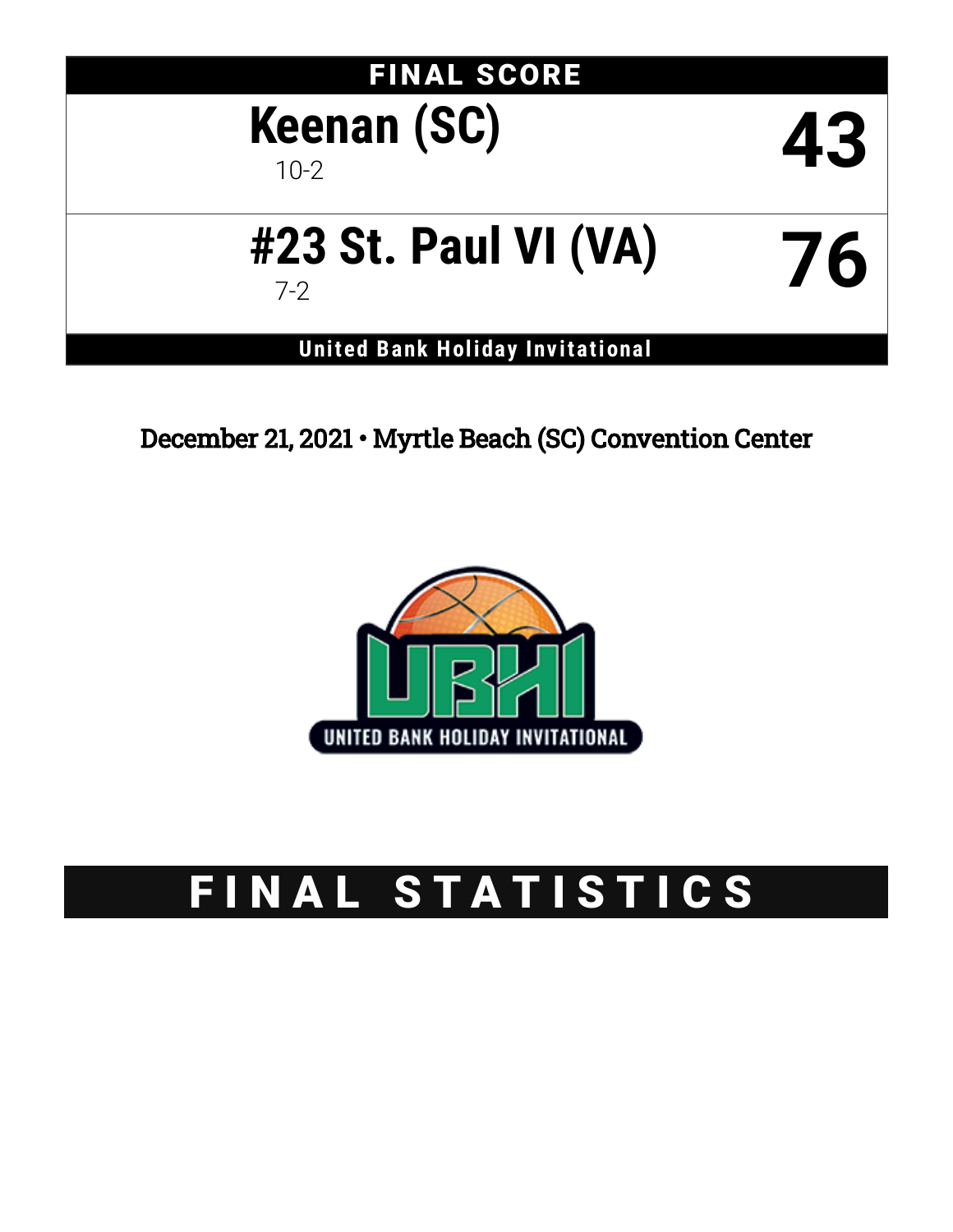#### **Official Box Score Keenan (SC) vs #23 St. Paul VI (VA) Game Totals -- Final Statistics December 21, 2021 at Myrtle Beach (SC) Convention Center**



|     | Keenan (SC) 43            |         |                |           |          | <b>Record: 10-2</b> |                |          |          |               |          |               |          |          |               |       |
|-----|---------------------------|---------|----------------|-----------|----------|---------------------|----------------|----------|----------|---------------|----------|---------------|----------|----------|---------------|-------|
| No. | Player                    | S.      | Pts            | FG        | 3FG      | FT.                 | OR             | DR       | TR       | PF.           | A        | TO            | Blk      | Stl      | Min           | $+/-$ |
| 00  | <b>GREEN, KATILYN</b>     | *       | 0              | $0 - 1$   | $0 - 1$  | $0 - 0$             | 0              | $\Omega$ | 0        | 0             | $\Omega$ | $\Omega$      | 0        | $\Omega$ | 26            | $-31$ |
| 10  | LEWIS, ASHARI             | $\star$ |                | $72 - 14$ | $0 - 1$  | $3-5$               |                | 4        | 5        | 2             | $\Omega$ | 8             | $\Omega$ | 1        | 25            | $-21$ |
| 23  | <b>FULWILEY, MILAYSIA</b> | $\star$ | 17             | $5 - 20$  | $2 - 11$ | $5 - 8$             | $\overline{2}$ | 6        | 8        | 3             | 3        | 6             | $\Omega$ | 4        | 30            | $-29$ |
| 34  | JOHNSON, SAMAYA           | $\ast$  | $\overline{7}$ | $3 - 5$   | $0 - 0$  | $1 - 2$             |                | 2        | 3        | $\Omega$      | $\Omega$ | $\mathcal{P}$ | $\Omega$ | $\Omega$ | <sup>22</sup> | $-25$ |
| 35  | OREE, JAILYN              | $\ast$  | 8              | $3-6$     | $0 - 0$  | $2 - 2$             | 4              | 4        | 8        | $\mathcal{P}$ | $\Omega$ | 3             |          | 0        | 29            | $-30$ |
| 05  | HICKS, SAMIYAH            |         | $\mathcal{P}$  | $1 - 2$   | $0 - 0$  | $0 - 0$             | $\Omega$       | $\Omega$ | $\Omega$ | 1             | $\Omega$ | $\Omega$      | $\Omega$ | $\Omega$ | 14            | $-12$ |
| 12  | PRICE, AIYO               |         | $\mathcal{P}$  | $1 - 1$   | $0 - 0$  | $0 - 0$             | 1              | 2        | 3        | $\Omega$      | $\Omega$ | 2             | $\Omega$ | $\Omega$ | 14            | $-17$ |
|     | <b>TEAM</b>               |         |                |           |          |                     | 3              | 3        | 6        | $\Omega$      |          | $\Omega$      |          |          |               |       |
|     | <b>TOTALS</b>             |         | 43             | 15-49     | $2 - 13$ | $11 - 17$           | 12             | 21       | 33       | 8             | 3        | 21            |          |          | 5 1 6 0       |       |

| <b>Shooting By Period</b> |
|---------------------------|
|                           |

Place Game;

| .<br>Period | FG       | FG%   | 3FG      | 3FG%  | FT       | FT%   |
|-------------|----------|-------|----------|-------|----------|-------|
| 1st Qtr     | $5 - 11$ | 45%   | 1-3      | 33%   | $1 - 2$  | 50%   |
| 2nd Qtr     | $3 - 13$ | 23%   | $0 - 3$  | 00%   | $1 - 3$  | 33%   |
| 3rd Qtr     | $3 - 11$ | 27%   | $0 - 1$  | 00%   | $5 - 5$  | 100%  |
| 4th Qtr     | $4 - 14$ | 29%   | $1 - 6$  | 17%   | $4 - 7$  | 57%   |
| 1st Half    | $8 - 24$ | 33%   | 1-6      | 17%   | $2 - 5$  | 40%   |
| 2nd Half    | $7 - 25$ | 28%   | $1 - 7$  | 14%   | $9 - 12$ | 75%   |
| Game        | 15-49    | 30.6% | $2 - 13$ | 15.4% | 11-17    | 64.7% |

*Deadball Rebounds:* 2,0 *Last FG:* 4th-01:55 *Largest lead:* By 3 at 1st-07:45 *Technical Fouls:* None.

|  | #23 St. Paul VI (VA) 76 |  |  |
|--|-------------------------|--|--|

| No. | $1.23$ as:<br>Player      | S       | Pts           | FG       | 3FG      | FT       | OR             | DR       | TR       | PF            | A  | TO           | Blk          | Stl      | Min | $+/-$          |
|-----|---------------------------|---------|---------------|----------|----------|----------|----------------|----------|----------|---------------|----|--------------|--------------|----------|-----|----------------|
| 05  | <b>KUNZWILER, ALISON</b>  | *       | 4             | $2 - 2$  | $0 - 0$  | $0 - 0$  |                | $\Omega$ |          | 0             | 2  | $\Omega$     | 0            |          | 17  | 17             |
| 20  | <b>BATCHELOR, BROOKE</b>  | $\ast$  | 12            | $5 - 14$ | $1 - 8$  | $1 - 2$  |                | 2        | 3        |               | 3  | 1            | 0            | 3        | 18  | 13             |
| 23  | <b>HAMBURGER, RILEY</b>   | $\ast$  | 11            | $4 - 8$  | $2 - 3$  | $1 - 2$  | 2              | 5        |          | 2             | 2  | 1            | 0            |          | 28  | 24             |
| 33  | <b>TALLEY, JAELYN</b>     | $\star$ | 4             | $2 - 13$ | $0 - 0$  | $0 - 0$  | 6              |          |          | $\Omega$      |    | 3            | $\Omega$     | 3        | 19  | $\overline{7}$ |
| 40  | <b>HASTICK, FIONA</b>     | $\star$ | 13            | $6 - 8$  | $0 - 0$  | $1 - 3$  |                | 2        | 9        | 3             | 4  | 0            |              | 0        | 17  | 21             |
| 03  | KUNZWILER, ANNA           |         | $\mathcal{P}$ | $1 - 2$  | $0 - 1$  | $0 - 0$  | $\mathbf{0}$   | 0        | 0        |               |    | $\Omega$     | 0            | 2        | 8   | 12             |
| 12  | <b>BOONE, ASIA</b>        |         |               | $3 - 7$  | $1 - 5$  | $0 - 0$  | 1              | 5        | 6        |               | 2  | 2            | 0            | 3        | 21  | 26             |
| 15  | EISNER, CORINNE           |         | 6.            | $3 - 5$  | $0 - 0$  | $0 - 0$  | $\overline{2}$ | 4        | 6        |               | 3  | $\Omega$     | $\mathbf{0}$ | $\Omega$ | 11  | 13             |
| 22  | <b>CROFFORD, VICTORIA</b> |         | 3             | $1 - 1$  | $1 - 1$  | $0 - 0$  | $\Omega$       | $\Omega$ | $\Omega$ | $\Omega$      | 0  | 0            | $\Omega$     | $\Omega$ | 1   | 3              |
| 25  | JACKSON, JADA             |         | 4             | $2 - 3$  | $0 - 0$  | $0 - 0$  |                |          | 2        |               | 3  | $\mathbf{0}$ | $\mathbf{0}$ | $\Omega$ | 6   | 11             |
| 32  | <b>VOLKER, LOUIS</b>      |         | 10            | $4 - 10$ | 1-2      | $1 - 4$  | $\Omega$       | 3        | 3        | $\mathcal{P}$ | 2  | 1            | 0            |          | 14  | 18             |
|     | <b>TEAM</b>               |         |               |          |          |          | 2              | 3        | 5        | 0             |    | 0            |              |          |     |                |
|     | <b>TOTALS</b>             |         |               | 76 33-73 | $6 - 20$ | $4 - 11$ | 23             | 26       | 49       | $12 \,$       | 23 | 8            |              | 14       | 160 |                |

**Record: 7-2** 

| <b>Shooting By Period</b> |           |       |          |        |          |       |
|---------------------------|-----------|-------|----------|--------|----------|-------|
| Period                    | FG        | FG%   | 3FG      | 3FG%   | FT       | FT%   |
| 1st Qtr                   | $6 - 21$  | 29%   | $1 - 4$  | 25%    | $1 - 5$  | 20%   |
| 2nd Qtr                   | $7 - 19$  | 37%   | $2 - 6$  | 33%    | $3-6$    | 50%   |
| 3rd Qtr                   | $9 - 18$  | 50%   | $0 - 5$  | $00\%$ | $0 - 0$  | 0%    |
| 4th Qtr                   | $11 - 15$ | 73%   | $3-5$    | 60%    | $0 - 0$  | $0\%$ |
| 1st Half                  | $13 - 40$ | 33%   | $3 - 10$ | 30%    | $4 - 11$ | 36%   |
| 2nd Half                  | 20-33     | 61%   | $3 - 10$ | 30%    | $0 - 0$  | 0%    |
| Game                      | $33 - 73$ | 45.2% | $6 - 20$ | 30.0%  | 4-11     | 36.4% |

*Deadball Rebounds:* 3,0 *Last FG:* 4th-00:41 *Largest lead:* By 33 at 4th-00:41 *Technical Fouls:* None.

| Game Notes:                                                    | <b>Score</b>                              |     |       |       | 1st 2nd 3rd 4th TOT |
|----------------------------------------------------------------|-------------------------------------------|-----|-------|-------|---------------------|
| Officials:                                                     | <b>KFFNAN</b>                             | 12. |       | 11    | 43                  |
| Start Time: 1:00 p.m.                                          | SP-VI                                     |     | 14 19 | 18 25 |                     |
| Neutral Court;<br>2021 UNITED BANK HOLIDAY INVITATIONAL ** 3rd | KEENAN led for 2:52. SP-VI led for 27:25. |     |       |       |                     |

| <b>Points</b>     | <b>KEENAN</b>  | <b>SP-VI</b>   |
|-------------------|----------------|----------------|
| In the Paint      | 20             | 34             |
| Off Turns         | 4              | 21             |
| 2nd Chance        | g              | 15             |
| <b>Fast Break</b> | 2              | 13             |
| Bench             |                | 32             |
| Per Poss          | 0.632<br>21/68 | 1.152<br>37/66 |

**KEENAN led for 2:52. SP-VI led for 27:25. Game was tied for 1:40.** Times tied: **4** Lead Changes: **7**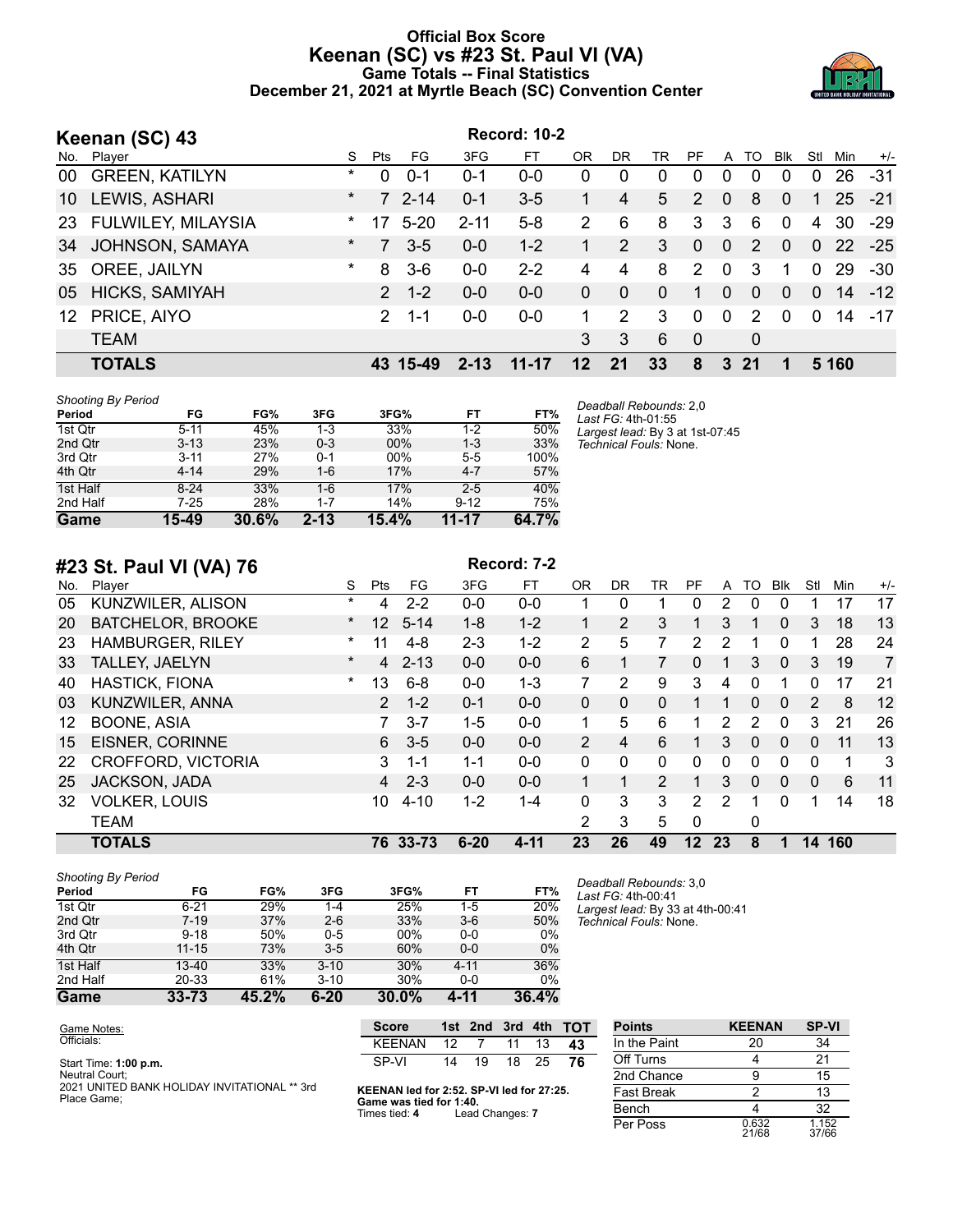#### **Official Box Score Keenan (SC) vs #23 St. Paul VI (VA) First Half Statistics Only December 21, 2021 at Myrtle Beach (SC) Convention Center**



|                 | Keenan (SC) 19        |         |              |          |         | <b>Record: 10-2</b> |           |              |                |                |              |          |              |                |      |       |
|-----------------|-----------------------|---------|--------------|----------|---------|---------------------|-----------|--------------|----------------|----------------|--------------|----------|--------------|----------------|------|-------|
| No.             | Player                | S.      | <b>Pts</b>   | FG       | 3FG     | <b>FT</b>           | <b>OR</b> | <b>DR</b>    | <b>TR</b>      | <b>PF</b>      | $\mathsf{A}$ | TO       | <b>Blk</b>   | <b>Stl</b>     | Min  | $+/-$ |
| 00              | <b>GREEN, KATILYN</b> | $\ast$  | 0            | $0 - 1$  | $0 - 1$ | $0 - 0$             | 0         | 0            | 0              | 0              | 0            | $\Omega$ | $\Omega$     | 0              | 15   | $-12$ |
| 10              | LEWIS, ASHARI         | $\star$ | 3            | $1 - 8$  | $0 - 0$ | $1 - 3$             |           | 3            | $\overline{4}$ | 2              | $\mathbf{0}$ | 5        | $\mathbf{0}$ | $\mathbf{0}$   | 13   | -9    |
|                 | 23 FULWILEY, MILAYSIA | $\star$ | 10           | $4 - 10$ | $1 - 5$ | $1 - 2$             |           | 3            | 4              | $\mathcal{P}$  |              | 5        | $\Omega$     | $\mathcal{P}$  | 16   | $-14$ |
| 34              | JOHNSON, SAMAYA       | $\star$ | $\Omega$     | $0 - 0$  | $0-0$   | $0 - 0$             | $\Omega$  | 2            | 2              | $\Omega$       | $\Omega$     | $\Omega$ | $\Omega$     | $\mathbf{0}$   | 12   | $-11$ |
| 35              | OREE, JAILYN          | $\star$ | 4            | $2 - 3$  | $0-0$   | $0 - 0$             |           | 4            | 5              | $\overline{2}$ | $\mathbf{0}$ | 2        | 1            | 0              | 15   | $-12$ |
| 05              | HICKS, SAMIYAH        |         | $\mathbf{2}$ | $1 - 2$  | $0-0$   | $0 - 0$             | $\Omega$  | $\mathbf{0}$ | $\overline{0}$ | 1              | 0            | $\Omega$ | $\mathbf{0}$ | $\overline{0}$ | 6    | -6    |
| 12 <sup>°</sup> | PRICE, AIYO           |         | 0            | $0 - 0$  | $0-0$   | $0 - 0$             | $\Omega$  | $\Omega$     | $\Omega$       | 0              | $\Omega$     |          | $\Omega$     | $\Omega$       | 3    | -6    |
|                 | <b>TEAM</b>           |         |              |          |         |                     | 0         | 3            | 3              | $\mathbf 0$    |              | 0        |              |                |      |       |
|                 | <b>TOTALS</b>         |         |              | 19 8-24  | 1-6     | $2 - 5$             | 3         | 15           | 18             | 7              | 1            | 13       | 1            |                | 2 80 |       |

| Shooting By Period<br>Period | FG        | FG%   | 3FG       | 3FG%     | FТ      | FT%   |
|------------------------------|-----------|-------|-----------|----------|---------|-------|
| 1st Qtr                      | $5 - 11$  | 45%   | 1-3       | 33%      | $1 - 2$ | 50%   |
| 2nd Qtr                      | $3 - 13$  | 23%   | $0 - 3$   | $00\%$   | $1 - 3$ | 33%   |
| 1st Half                     | $15 - 49$ | 31%   | $2 - 1.3$ | 15%      | 11-17   | 65%   |
| Game                         | 15-49     | 30.6% | $2 - 13$  | $15.4\%$ | 11-17   | 64.7% |

*Deadball Rebounds:* 2,0 *Last FG Half:* KEENAN 2nd-01:03

### **#23 St. Paul VI (VA) 33 Record: 7-2**

| No. | ___<br>$\cdots$<br>Plaver | S        | <b>Pts</b> | FG.     | 3FG      | <b>FT</b> | <b>OR</b>      | <b>DR</b> | TR             | PF       | A        | TO | <b>Blk</b> | <b>Stl</b>     | Min          | $+/-$          |
|-----|---------------------------|----------|------------|---------|----------|-----------|----------------|-----------|----------------|----------|----------|----|------------|----------------|--------------|----------------|
| 05  | KUNZWILER, ALISON         | $\star$  | 0          | $0 - 0$ | $0 - 0$  | $0 - 0$   | 0              | 0         | 0              | 0        | 2        | 0  | 0          |                | 9            | 10             |
| 20  | <b>BATCHELOR, BROOKE</b>  | $\ast$   | 8          | $3-9$   | $1 - 5$  | $1 - 2$   |                | 1         | $\overline{2}$ |          |          | 0  | 0          | $\overline{2}$ | 13           | 7              |
| 23  | <b>HAMBURGER, RILEY</b>   | $\ast$   | 11         | $4 - 7$ | $2 - 2$  | $1 - 2$   | $\overline{2}$ | 3         | 5              | 2        | 2        | 1  | 0          | 0              | 16           | 12             |
| 33  | TALLEY, JAELYN            | $^\star$ | $\Omega$   | $0 - 8$ | $0 - 0$  | $0 - 0$   | 6              | $\Omega$  | 6              | 0        | 0        | 3  | 0          | $\overline{2}$ | 11           | $\Omega$       |
| 40  | <b>HASTICK, FIONA</b>     | $\star$  | 9          | $4-6$   | $0 - 0$  | $1 - 3$   | 4              | 2         | 6              | 1        | 1        | 0  |            | 0              | 10           | 14             |
| 03  | KUNZWILER, ANNA           |          | 0          | $0 - 0$ | $0 - 0$  | $0 - 0$   | 0              | $\Omega$  | $\Omega$       | 0        | $\Omega$ | 0  | 0          | $\Omega$       | $\mathbf{0}$ | $\overline{0}$ |
| 12  | <b>BOONE, ASIA</b>        |          | 0          | $0 - 3$ | $0 - 3$  | $0 - 0$   |                | 3         | 4              | 0        |          |    | 0          | 3              | 10           | 13             |
| 15  | EISNER, CORINNE           |          | 0          | $0 - 1$ | $0 - 0$  | $0 - 0$   | 0              | 0         | 0              | $\Omega$ | 0        | 0  | 0          | 0              | 3            | 1              |
| 22  | <b>CROFFORD, VICTORIA</b> |          | 0          | $0 - 0$ | $0 - 0$  | $0 - 0$   | 0              | 0         | 0              | 0        | 0        | 0  | 0          | 0              | 0            | $\mathbf{0}$   |
| 25  | JACKSON, JADA             |          | $\Omega$   | $0 - 0$ | $0 - 0$  | $0 - 0$   | 0              | $\Omega$  | 0              | $\Omega$ | 0        | 0  | 0          | 0              | $\Omega$     | $\mathbf 0$    |
| 32  | <b>VOLKER, LOUIS</b>      |          | 5          | $2-6$   | $0 - 0$  | $1 - 4$   | 0              | 3         | 3              | 1        | 1        | 0  | 0          | 0              | 8            | 13             |
|     | <b>TEAM</b>               |          |            |         |          |           | 2              | 2         | 4              | $\Omega$ |          | 0  |            |                |              |                |
|     | <b>TOTALS</b>             |          | 33         | 13-40   | $3 - 10$ | $4 - 11$  | 16             | 14        | 30             | 5        | 8        | 5  |            | 8              | 80           |                |

| Shooting By Period<br>Period | FG        | FG%        | 3FG     | 3FG%     | FТ       | FT%        |
|------------------------------|-----------|------------|---------|----------|----------|------------|
| 1st Qtr                      | 6-21      | <b>29%</b> | $1 - 4$ | 25%      | $1-5$    | <b>20%</b> |
| 2nd Qtr                      | $7 - 19$  | 37%        | $2 - 6$ | 33%      | 3-6      | 50%        |
| 1st Half                     | $33 - 73$ | 45%        | 6-20    | 30%      | $4 - 11$ | 36%        |
| Game                         | $33 - 73$ | 45.2%      | 6-20    | $30.0\%$ | 4-11     | 36.4%      |

*Deadball Rebounds:* 3,0 *Last FG Half:* SP-VI 2nd-00:01

| Game Notes:                                  | <b>Score</b>  |    | 1st 2nd 3rd |    |    | 4th TOT | <b>Points from (This</b> | <b>KEENAN SP-</b> |  |
|----------------------------------------------|---------------|----|-------------|----|----|---------|--------------------------|-------------------|--|
| Officials:                                   | <b>KEENAN</b> |    |             |    |    | 43      | Period)                  |                   |  |
| Start Time: 1:00 p.m.                        | SP-VI         | 14 | 19          | 18 | 25 | 76      | In the Paint             |                   |  |
| Neutral Court:                               |               |    |             |    |    |         | Off Turns                |                   |  |
| 2021 UNITED BANK HOLIDAY INVITATIONAL ** 3rd |               |    |             |    |    |         | 2nd Chance               |                   |  |
| Place Game:                                  |               |    |             |    |    |         | Fast Break               |                   |  |
|                                              |               |    |             |    |    |         | Bench                    |                   |  |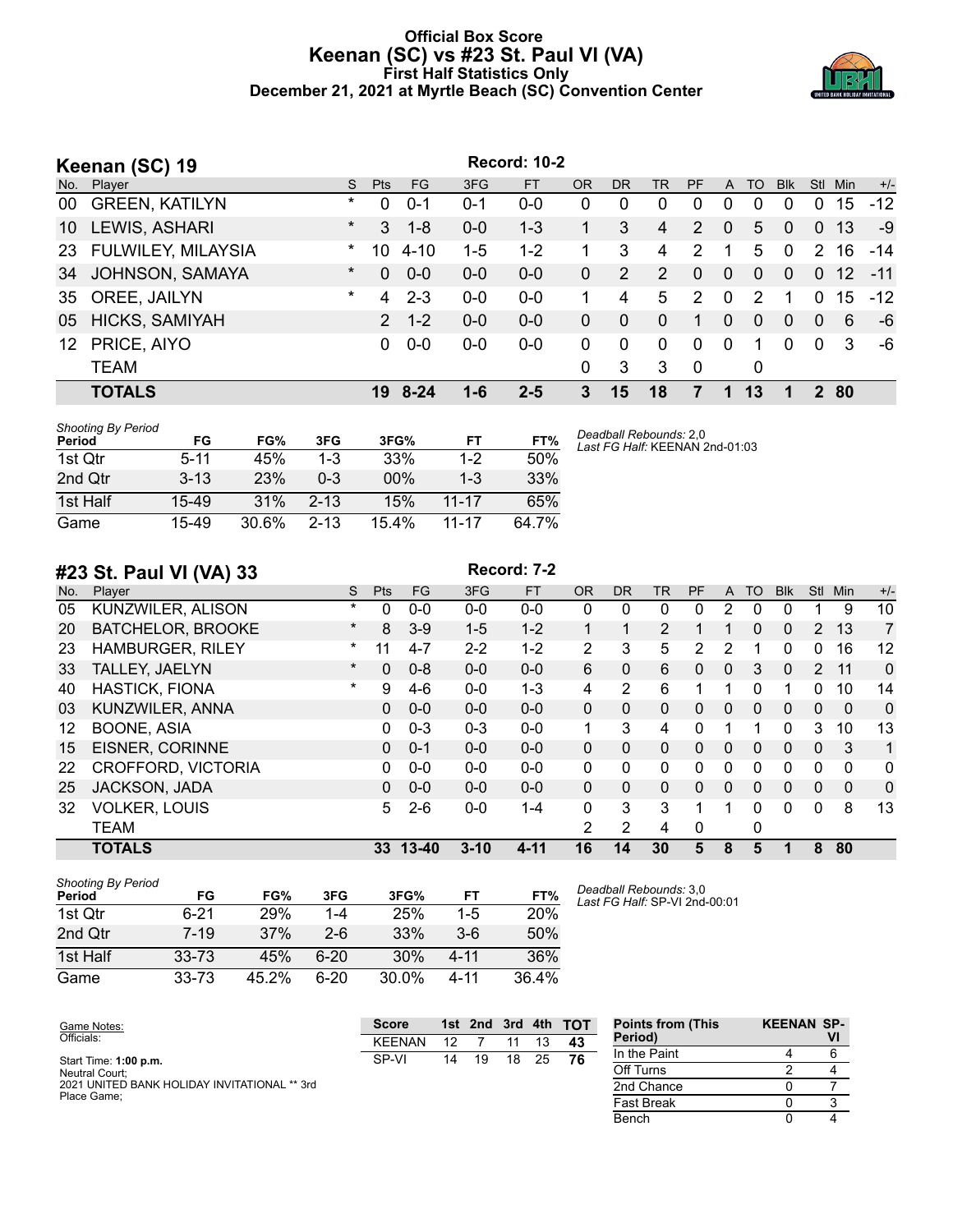#### **Official Play-By-Play Keenan (SC) vs #23 St. Paul VI (VA) First Quarter December 21, 2021 at Myrtle Beach (SC) Convention Center**



#### **Period 1**

**Starters:**

| Time           | <b>VISITORS: Keenan (SC)</b>            | <b>Score</b> | <b>Margin</b>  | HOME: #23 St. Paul VI (VA)                                            |
|----------------|-----------------------------------------|--------------|----------------|-----------------------------------------------------------------------|
| 07:45          | GOOD! 3PTR by FULWILEY, MILAYSIA        | $0 - 3$      | $V_3$          |                                                                       |
| 07:27          |                                         |              |                | MISSED 3PTR by BATCHELOR, BROOKE                                      |
| 07:27          | REBOUND (DEF) by LEWIS, ASHARI          |              |                |                                                                       |
| 07:11          | MISSED 3PTR by FULWILEY, MILAYSIA       |              |                |                                                                       |
| 07:11          | REBOUND (OFF) by FULWILEY, MILAYSIA     |              |                |                                                                       |
| 07:03          | TURNOVER by LEWIS, ASHARI               |              |                |                                                                       |
| 06:50          |                                         |              |                | TURNOVER by TALLEY, JAELYN                                            |
| 06:42          |                                         |              |                | FOUL by HAMBURGER, RILEY                                              |
| 06:29          | MISSED 3PTR by GREEN, KATILYN           |              |                |                                                                       |
| 06:29          |                                         |              |                | REBOUND (DEF) by BATCHELOR, BROOKE                                    |
| 06:24          |                                         | $3-3$        | T.             | GOOD! 3PTR by HAMBURGER, RILEY [FB]                                   |
| 06:24          |                                         |              |                | ASSIST by BATCHELOR, BROOKE                                           |
| 06:14          | GOOD! LAYUP by FULWILEY, MILAYSIA [PNT] | $3-5$        | V <sub>2</sub> |                                                                       |
| 06:14          |                                         |              |                | FOUL by HASTICK, FIONA                                                |
| 06:14          | MISSED FT by FULWILEY, MILAYSIA         |              |                |                                                                       |
| 06:14          | REBOUND (OFF) by LEWIS, ASHARI          |              |                |                                                                       |
| 06:12<br>06:12 | MISSED JUMPER by LEWIS, ASHARI          |              |                |                                                                       |
| 05:54          |                                         |              |                | REBOUND (DEF) by HAMBURGER, RILEY<br>MISSED 3PTR by BATCHELOR, BROOKE |
| 05:54          |                                         |              |                | REBOUND (OFF) by HAMBURGER, RILEY                                     |
| 05:43          |                                         | $5-5$        | T              | GOOD! JUMPER by HASTICK, FIONA                                        |
| 05:43          |                                         |              |                |                                                                       |
| 05:34          | MISSED LAYUP by OREE, JAILYN            |              |                | ASSIST by HAMBURGER, RILEY                                            |
| 05:34          |                                         |              |                | <b>BLOCK by HASTICK, FIONA</b>                                        |
| 05:32          |                                         |              |                | REBOUND (DEF) by HASTICK, FIONA                                       |
| 05:16          |                                         |              |                | MISSED JUMPER by TALLEY, JAELYN                                       |
| 05:16          |                                         |              |                | REBOUND (OFF) by BATCHELOR, BROOKE                                    |
| 05:14          | FOUL by LEWIS, ASHARI                   |              |                |                                                                       |
| 05:14          |                                         | $6-5$        | H <sub>1</sub> | GOOD! FT by BATCHELOR, BROOKE                                         |
| 05:14          |                                         |              |                | MISSED FT by BATCHELOR, BROOKE                                        |
| 05:14          | REBOUND (DEF) by OREE, JAILYN           |              |                |                                                                       |
| 05:02          | GOOD! JUMPER by LEWIS, ASHARI           | $6 - 7$      | V <sub>1</sub> |                                                                       |
| 04:51          |                                         |              |                | MISSED LAYUP by TALLEY, JAELYN                                        |
| 04:51          | REBOUND (DEF) by OREE, JAILYN           |              |                |                                                                       |
| 04:47          | TURNOVER by OREE, JAILYN                |              |                |                                                                       |
| 04:47          |                                         |              |                | SUB IN: VOLKER, LOUIS                                                 |
| 04:47          |                                         |              |                | SUB IN: BOONE, ASIA                                                   |
| 04:47          |                                         |              |                | SUB OUT: BATCHELOR, BROOKE                                            |
| 04:47          |                                         |              |                | SUB OUT: HASTICK, FIONA                                               |
| 04:38          |                                         | $8 - 7$      | H <sub>1</sub> | GOOD! JUMPER by VOLKER, LOUIS                                         |
| 04:38          |                                         |              |                | ASSIST by HAMBURGER, RILEY                                            |
| 04:16          | FOUL by OREE, JAILYN                    |              |                |                                                                       |
| 04:16          | TURNOVER by OREE, JAILYN                |              |                |                                                                       |
| 04:14          |                                         |              |                | MISSED JUMPER by VOLKER, LOUIS                                        |
| 04:14          | REBOUND (DEF) by LEWIS, ASHARI          |              |                |                                                                       |
| 04:14          | TURNOVER by LEWIS, ASHARI               |              |                |                                                                       |
| 04:14          |                                         |              |                | STEAL by BOONE, ASIA                                                  |
| 04:12          |                                         |              |                | TURNOVER by BOONE, ASIA                                               |
| 03:39          |                                         |              |                | SUB IN: BATCHELOR, BROOKE                                             |
| 03:39          |                                         |              |                | SUB OUT: KUNZWILER, ALISON                                            |
| 03:26          | TURNOVER by LEWIS, ASHARI               |              |                |                                                                       |
| 03:26          |                                         |              |                | STEAL by TALLEY, JAELYN                                               |
| 03:20          |                                         |              |                | MISSED LAYUP by HAMBURGER, RILEY                                      |
| 03:20          |                                         |              |                | REBOUND (OFF) by TEAM                                                 |
| 03:16          |                                         |              |                | MISSED JUMPER by TALLEY, JAELYN                                       |
| 03:16          | REBOUND (DEF) by LEWIS, ASHARI          |              |                |                                                                       |
| 02:56          | MISSED JUMPER by LEWIS, ASHARI          |              |                |                                                                       |
| 02:56          |                                         |              |                | REBOUND (DEF) by VOLKER, LOUIS                                        |
| 02:47          |                                         |              |                | MISSED JUMPER by BATCHELOR, BROOKE                                    |
| 02:47          |                                         |              |                | REBOUND (OFF) by TALLEY, JAELYN                                       |
| 02:43          |                                         |              |                | TURNOVER by TALLEY, JAELYN                                            |
| 02:42          | STEAL by FULWILEY, MILAYSIA             |              |                |                                                                       |
| 02:36          | GOOD! JUMPER by FULWILEY, MILAYSIA      | $8-9$        | V <sub>1</sub> |                                                                       |
| 02:22          |                                         | $10-9$       | H <sub>1</sub> | GOOD! JUMPER by VOLKER, LOUIS [PNT]                                   |
| 02:22          |                                         |              |                | ASSIST by BOONE, ASIA                                                 |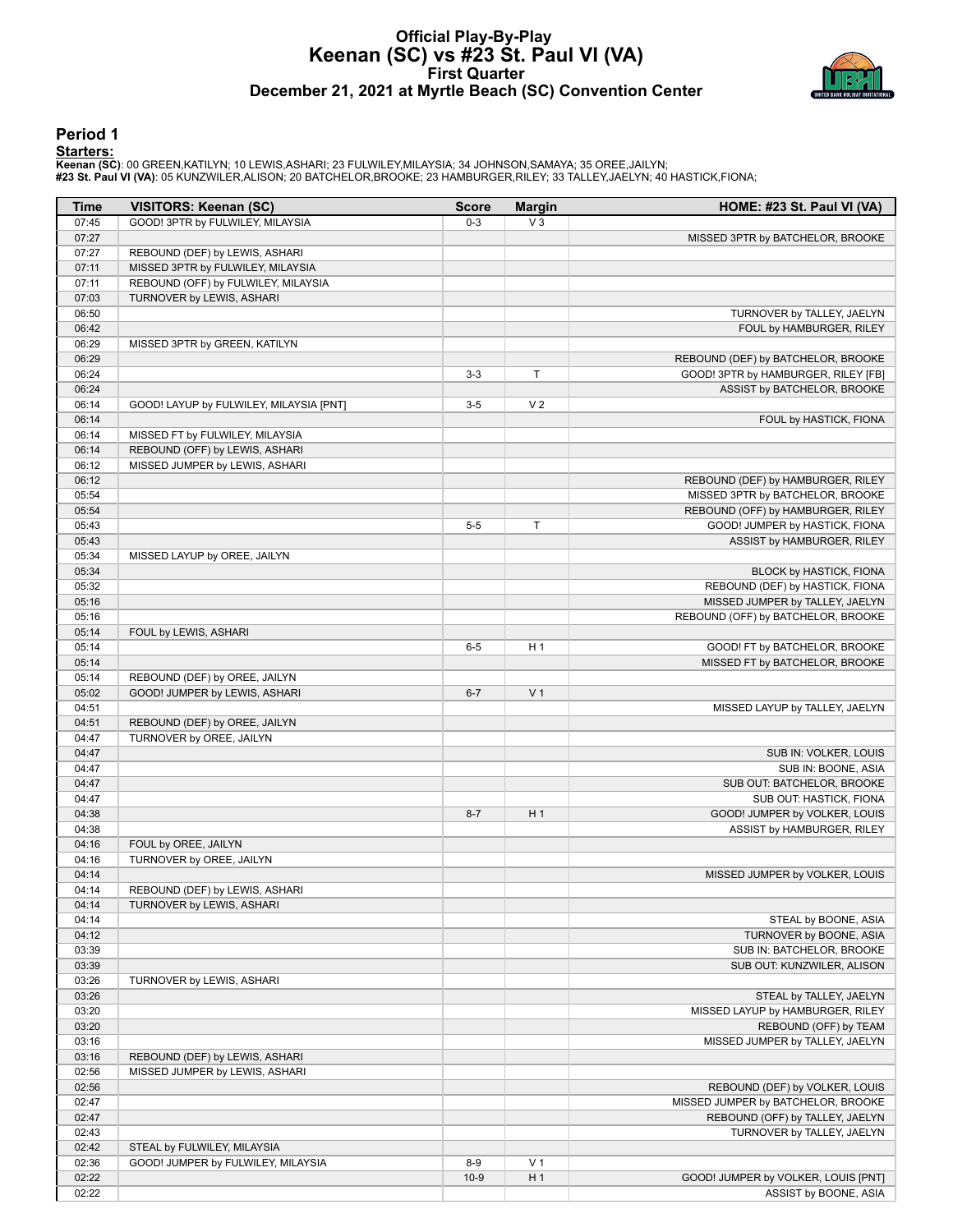| <b>Time</b> | <b>VISITORS: Keenan (SC)</b>            | <b>Score</b> | <b>Margin</b>  | HOME: #23 St. Paul VI (VA)          |
|-------------|-----------------------------------------|--------------|----------------|-------------------------------------|
| 02:04       | GOOD! LAYUP by FULWILEY, MILAYSIA [PNT] | $10 - 11$    | V <sub>1</sub> |                                     |
| 02:04       |                                         |              |                | FOUL by HAMBURGER, RILEY            |
| 02:04       | GOOD! FT by FULWILEY, MILAYSIA          | $10-12$      | V <sub>2</sub> |                                     |
| 02:04       | SUB IN: PRICE, AIYO                     |              |                |                                     |
| 02:04       | SUB OUT: JOHNSON, SAMAYA                |              |                |                                     |
| 02:04       |                                         |              |                | SUB IN: HASTICK, FIONA              |
| 02:04       |                                         |              |                | SUB OUT: TALLEY, JAELYN             |
| 01:56       |                                         |              |                | MISSED JUMPER by HASTICK, FIONA     |
| 01:53       |                                         |              |                | REBOUND (OFF) by HASTICK, FIONA     |
| 01:52       |                                         |              |                | MISSED JUMPER by VOLKER, LOUIS      |
| 01:52       |                                         |              |                | REBOUND (OFF) by HASTICK, FIONA     |
| 01:44       | FOUL by LEWIS, ASHARI                   |              |                |                                     |
| 01:44       |                                         |              |                | MISSED FT by VOLKER, LOUIS          |
| 01:44       |                                         |              |                | REBOUND (DEADB) by TEAM             |
| 01:44       |                                         |              |                | MISSED FT by VOLKER, LOUIS          |
| 01:44       |                                         |              |                | REBOUND (OFF) by HASTICK, FIONA     |
| 01:44       | SUB IN: HICKS, SAMIYAH                  |              |                |                                     |
| 01:44       | SUB OUT: LEWIS, ASHARI                  |              |                |                                     |
| 01:42       |                                         | $12 - 12$    | T.             | GOOD! LAYUP by HASTICK, FIONA [PNT] |
| 01:42       | FOUL by HICKS, SAMIYAH                  |              |                |                                     |
| 01:42       |                                         |              |                | MISSED FT by HASTICK, FIONA         |
| 01:42       | REBOUND (DEF) by FULWILEY, MILAYSIA     |              |                |                                     |
| 01:39       |                                         |              |                | FOUL by VOLKER, LOUIS               |
| 01:39       |                                         |              |                | SUB IN: TALLEY, JAELYN              |
| 01:39       |                                         |              |                | SUB OUT: VOLKER, LOUIS              |
| 01:30       | TURNOVER by FULWILEY, MILAYSIA          |              |                |                                     |
| 01:27       |                                         |              |                | STEAL by TALLEY, JAELYN             |
| 01:19       |                                         |              |                | MISSED 3PTR by BOONE, ASIA          |
| 01:19       |                                         |              |                | REBOUND (OFF) by HASTICK, FIONA     |
| 01:15       |                                         | $14 - 12$    | H <sub>2</sub> | GOOD! LAYUP by HASTICK, FIONA [PNT] |
| 00:48       | TURNOVER by FULWILEY, MILAYSIA          |              |                |                                     |
| 00:47       |                                         |              |                | STEAL by BOONE, ASIA                |
| 00:40       |                                         |              |                | MISSED LAYUP by TALLEY, JAELYN      |
| 00:40       |                                         |              |                | REBOUND (OFF) by BOONE, ASIA        |
| 00:38       |                                         |              |                | MISSED LAYUP by HAMBURGER, RILEY    |
| 00:38       | REBOUND (DEF) by OREE, JAILYN           |              |                |                                     |
| 00:27       | TURNOVER by PRICE, AIYO                 |              |                |                                     |
| 00:26       |                                         |              |                | STEAL by BOONE, ASIA                |
| 00:21       |                                         |              |                | MISSED LAYUP by HASTICK, FIONA      |
| 00:21       | BLOCK by OREE, JAILYN                   |              |                |                                     |
| 00:19       | REBOUND (DEF) by TEAM                   |              |                |                                     |
| 00:18       | SUB IN: JOHNSON, SAMAYA                 |              |                |                                     |
| 00:18       | SUB OUT: PRICE, AIYO                    |              |                |                                     |
| 00:04       | MISSED JUMPER by HICKS, SAMIYAH         |              |                |                                     |
| 00:04       |                                         |              |                | REBOUND (DEF) by BOONE, ASIA        |
| 00:01       |                                         |              |                | MISSED LAYUP by BATCHELOR, BROOKE   |
| 00:01       |                                         |              |                | REBOUND (OFF) by TALLEY, JAELYN     |

## **Keenan (SC) 12, #23 St. Paul VI (VA) 14**

| <b>Points (This Period)</b> | <b>KEENAN</b> | <b>SP-VI</b>  |
|-----------------------------|---------------|---------------|
| In the Paint                |               |               |
| Off Turns                   |               |               |
| 2nd Chance                  |               |               |
| <b>Fast Break</b>           |               |               |
| Bench                       |               |               |
| Per Poss                    | 0.667<br>5/18 | 0.824<br>7/17 |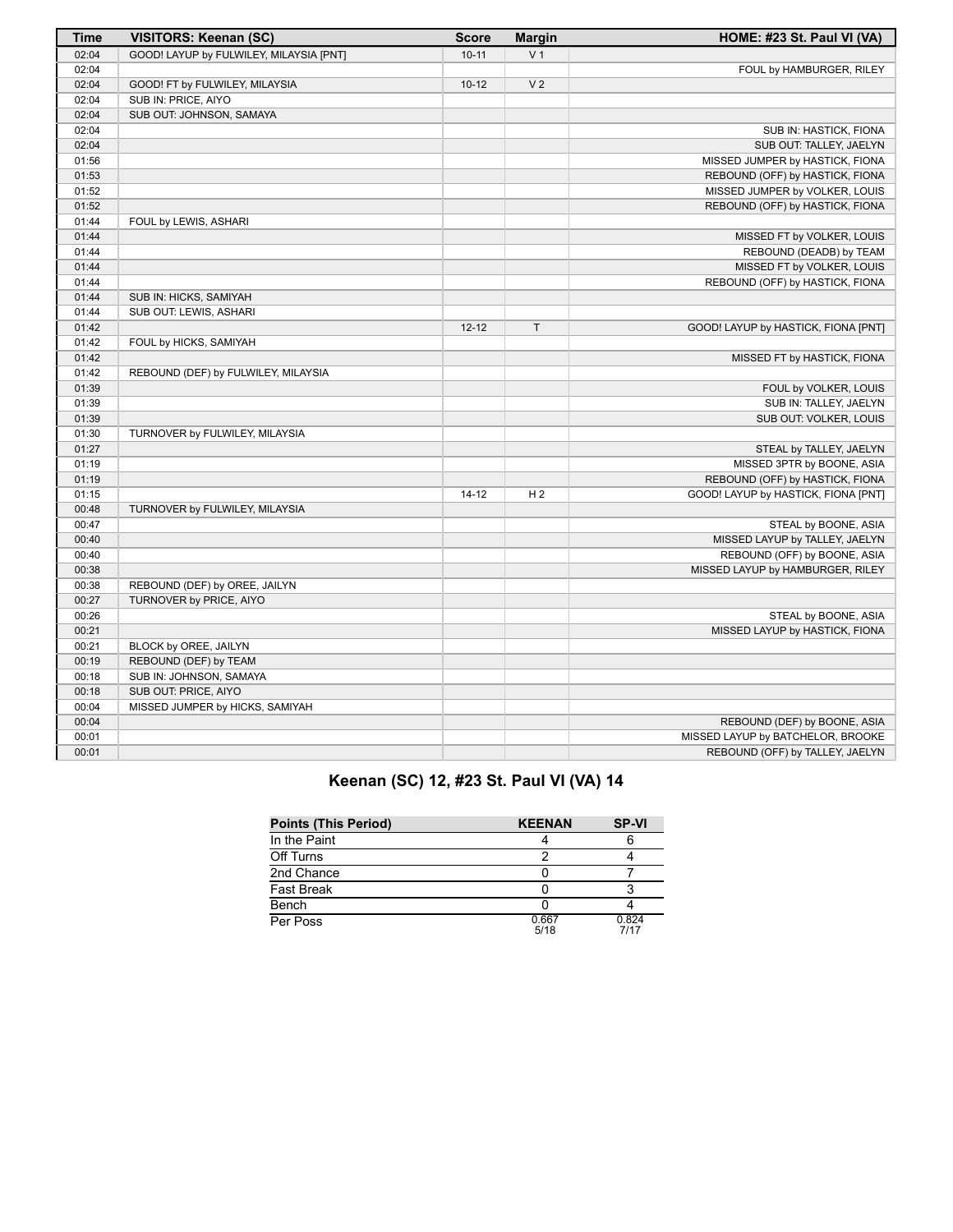#### **Official Play-By-Play Keenan (SC) vs #23 St. Paul VI (VA) Second Quarter December 21, 2021 at Myrtle Beach (SC) Convention Center**



#### **Period 2**

#### **Starters:**

| Time           | <b>VISITORS: Keenan (SC)</b>                          | <b>Score</b> | <b>Margin</b>  | HOME: #23 St. Paul VI (VA)                |
|----------------|-------------------------------------------------------|--------------|----------------|-------------------------------------------|
| 08:00          | GOOD! LAYUP by OREE, JAILYN [PNT]                     | $14 - 14$    | Τ              |                                           |
| 08:00          | SUB IN: HICKS, SAMIYAH                                |              |                |                                           |
| 08:00          | SUB OUT: LEWIS, ASHARI                                |              |                |                                           |
| 08:00          |                                                       |              |                | SUB IN: BOONE, ASIA                       |
| 08:00          |                                                       |              |                | SUB OUT: KUNZWILER, ALISON                |
| 07:41          | FOUL by OREE, JAILYN                                  |              |                |                                           |
| 07:41          |                                                       | $15 - 14$    | H1             | GOOD! FT by HASTICK, FIONA                |
| 07:41          |                                                       |              |                | MISSED FT by HASTICK, FIONA               |
| 07:41          | REBOUND (DEF) by FULWILEY, MILAYSIA                   |              |                |                                           |
| 07:41          | TURNOVER by FULWILEY, MILAYSIA                        |              |                |                                           |
| 07:41          |                                                       |              |                | STEAL by BATCHELOR, BROOKE                |
| 07:41          |                                                       |              |                | MISSED LAYUP by TALLEY, JAELYN            |
| 07:41          |                                                       |              |                | REBOUND (OFF) by TALLEY, JAELYN           |
| 07:41          |                                                       |              |                | TURNOVER by TALLEY, JAELYN                |
| 07:25<br>07:25 |                                                       |              |                | SUB IN: VOLKER, LOUIS                     |
| 07:03          |                                                       |              |                | SUB OUT: TALLEY, JAELYN                   |
| 07:03          | MISSED LAYUP by FULWILEY, MILAYSIA                    |              |                | REBOUND (DEF) by TEAM                     |
| 07:02          | SUB IN: LEWIS, ASHARI                                 |              |                |                                           |
| 07:02          | SUB OUT: HICKS, SAMIYAH                               |              |                |                                           |
| 06:44          |                                                       |              |                | MISSED 3PTR by BATCHELOR, BROOKE          |
| 06:44          | REBOUND (DEF) by JOHNSON, SAMAYA                      |              |                |                                           |
| 06:38          | TURNOVER by FULWILEY, MILAYSIA                        |              |                |                                           |
| 06:17          |                                                       |              |                | MISSED JUMPER by VOLKER, LOUIS            |
| 06:17          | REBOUND (DEF) by JOHNSON, SAMAYA                      |              |                |                                           |
| 06:04          | TURNOVER by FULWILEY, MILAYSIA                        |              |                |                                           |
| 06:03          |                                                       |              |                | STEAL by BATCHELOR, BROOKE                |
| 06:02          |                                                       | $17 - 14$    | $H_3$          | GOOD! LAYUP by BATCHELOR, BROOKE [FB/PNT] |
| 05:47          | MISSED JUMPER by LEWIS, ASHARI                        |              |                |                                           |
| 05:47          |                                                       |              |                | REBOUND (DEF) by HAMBURGER, RILEY         |
| 05:41          |                                                       |              |                | TURNOVER by HAMBURGER, RILEY              |
| 05:41          | STEAL by FULWILEY, MILAYSIA                           |              |                |                                           |
| 05:36          | MISSED LAYUP by FULWILEY, MILAYSIA                    |              |                |                                           |
| 05:36          |                                                       |              |                | REBOUND (DEF) by BOONE, ASIA              |
| 05:27          |                                                       |              |                | MISSED JUMPER by VOLKER, LOUIS            |
| 05:27          | REBOUND (DEF) by OREE, JAILYN                         |              |                |                                           |
| 05:18          | <b>TIMEOUT TEAM</b>                                   |              |                |                                           |
| 05:18          |                                                       |              |                | SUB IN: KUNZWILER, ALISON                 |
| 05:18          |                                                       |              |                | SUB OUT: BOONE, ASIA                      |
| 05:15          | MISSED JUMPER by LEWIS, ASHARI                        |              |                |                                           |
| 05:15          |                                                       |              |                | REBOUND (DEF) by VOLKER, LOUIS            |
| 04:56          | FOUL by FULWILEY, MILAYSIA                            |              |                |                                           |
| 04:56          |                                                       |              |                | MISSED FT by VOLKER, LOUIS                |
| 04:56          |                                                       |              |                | REBOUND (DEADB) by TEAM                   |
| 04:56          |                                                       | 18-14        | H 4            | GOOD! FT by VOLKER, LOUIS                 |
| 04:42          | MISSED 3PTR by FULWILEY, MILAYSIA                     |              |                |                                           |
| 04:42          |                                                       |              |                | REBOUND (DEF) by HASTICK, FIONA           |
| 04:33          |                                                       | $21 - 14$    | H7             | GOOD! 3PTR by HAMBURGER, RILEY            |
| 04:33          |                                                       |              |                | ASSIST by KUNZWILER, ALISON               |
| 04:17<br>04:17 |                                                       |              |                | FOUL by BATCHELOR, BROOKE                 |
| 04:17          | MISSED FT by LEWIS, ASHARI                            |              |                |                                           |
| 04:17          | REBOUND (DEADB) by TEAM<br>MISSED FT by LEWIS, ASHARI |              |                |                                           |
| 04:17          | REBOUND (DEADB) by TEAM                               |              |                |                                           |
| 04:17          | GOOD! FT by LEWIS, ASHARI                             | $21 - 15$    | H <sub>6</sub> |                                           |
| 04:17          |                                                       |              |                | SUB IN: BOONE, ASIA                       |
| 04:17          |                                                       |              |                | SUB OUT: BATCHELOR, BROOKE                |
| 04:05          |                                                       | $23 - 15$    | H <sub>8</sub> | GOOD! JUMPER by HASTICK, FIONA [PNT]      |
| 04:05          |                                                       |              |                | ASSIST by VOLKER, LOUIS                   |
| 03:57          | MISSED LAYUP by LEWIS, ASHARI                         |              |                |                                           |
| 03:57          |                                                       |              |                | REBOUND (DEF) by BOONE, ASIA              |
| 03:52          |                                                       | $25 - 15$    | H 10           | GOOD! LAYUP by HAMBURGER, RILEY [FB/PNT]  |
| 03:52          |                                                       |              |                | ASSIST by HASTICK, FIONA                  |
| 03:47          | TIMEOUT 30SEC                                         |              |                |                                           |
| 03:36          | MISSED 3PTR by FULWILEY, MILAYSIA                     |              |                |                                           |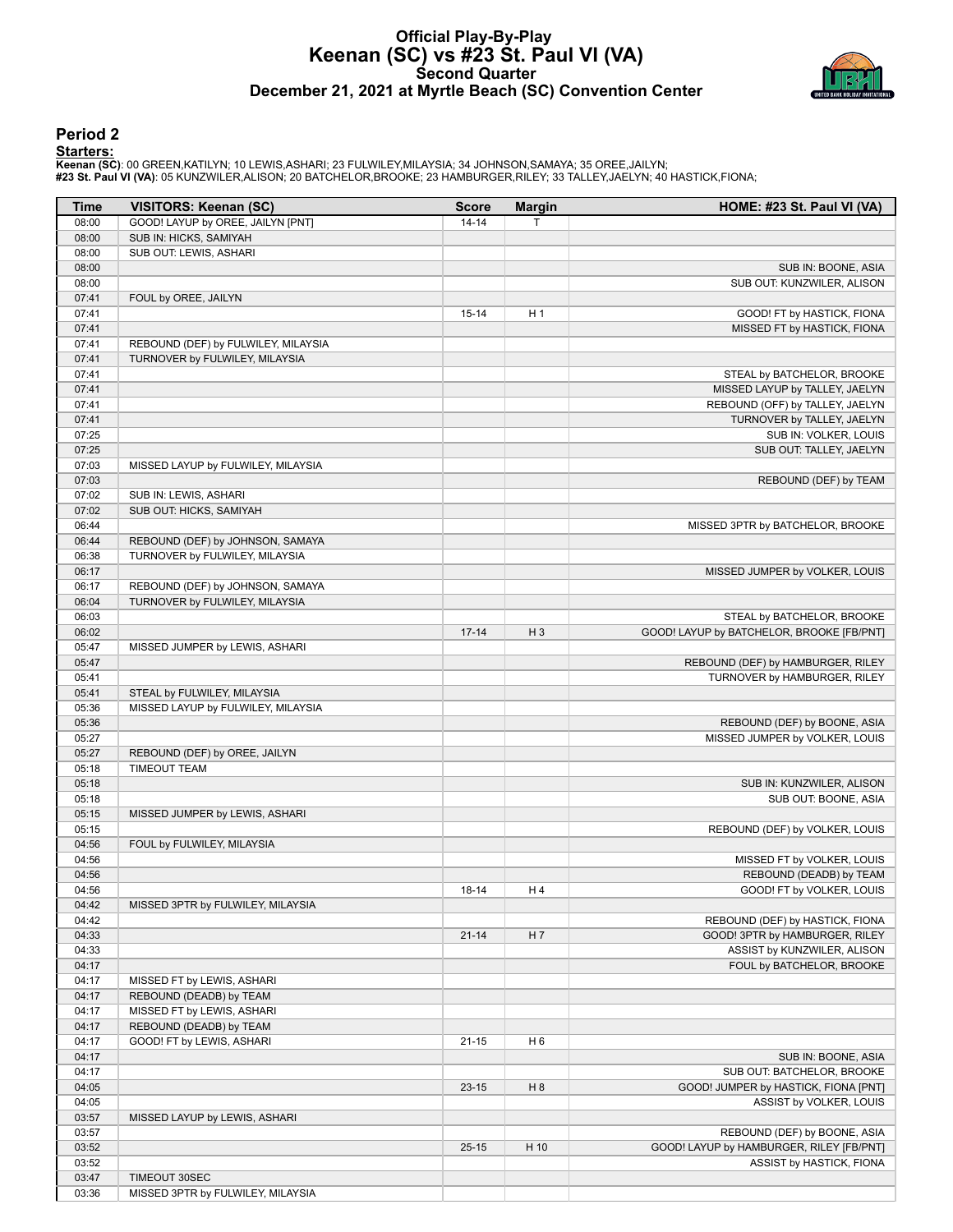| Time  | VISITORS: Keenan (SC)               | <b>Score</b> | <b>Margin</b> | HOME: #23 St. Paul VI (VA)            |
|-------|-------------------------------------|--------------|---------------|---------------------------------------|
| 03:36 |                                     |              |               | REBOUND (DEF) by VOLKER, LOUIS        |
| 03:30 |                                     |              |               | MISSED LAYUP by HAMBURGER, RILEY      |
| 03:30 |                                     |              |               | REBOUND (OFF) by TEAM                 |
| 03:15 |                                     |              |               | MISSED 3PTR by BOONE, ASIA            |
| 03:15 |                                     |              |               | REBOUND (OFF) by HAMBURGER, RILEY     |
| 03:13 |                                     | $27-15$      | H 12          | GOOD! LAYUP by HAMBURGER, RILEY [PNT] |
| 02:55 | TURNOVER by LEWIS, ASHARI           |              |               |                                       |
| 02:55 |                                     |              |               | STEAL by KUNZWILER, ALISON            |
| 02:52 | FOUL by FULWILEY, MILAYSIA          |              |               |                                       |
| 02:52 |                                     |              |               | MISSED FT by HAMBURGER, RILEY         |
| 02:52 |                                     |              |               | REBOUND (DEADB) by TEAM               |
| 02:52 |                                     | $28 - 15$    | H 13          | GOOD! FT by HAMBURGER, RILEY          |
| 02:52 | SUB IN: HICKS, SAMIYAH              |              |               |                                       |
| 02:52 | SUB OUT: JOHNSON, SAMAYA            |              |               |                                       |
| 02:52 |                                     |              |               | SUB IN: EISNER, CORINNE               |
| 02:52 |                                     |              |               | SUB IN: TALLEY, JAELYN                |
| 02:52 |                                     |              |               | SUB OUT: VOLKER, LOUIS                |
| 02:52 |                                     |              |               | SUB OUT: HASTICK, FIONA               |
| 02:32 | GOOD! LAYUP by HICKS, SAMIYAH [PNT] | $28-17$      | H 11          |                                       |
| 02:32 | ASSIST by FULWILEY, MILAYSIA        |              |               |                                       |
| 02:20 |                                     |              |               | MISSED 3PTR by BOONE, ASIA            |
| 02:20 |                                     |              |               | REBOUND (OFF) by TALLEY, JAELYN       |
| 02:19 |                                     |              |               | MISSED LAYUP by TALLEY, JAELYN        |
| 02:19 | REBOUND (DEF) by FULWILEY, MILAYSIA |              |               |                                       |
| 02:08 | MISSED 3PTR by FULWILEY, MILAYSIA   |              |               |                                       |
| 02:08 |                                     |              |               | REBOUND (DEF) by TEAM                 |
| 01:54 |                                     |              |               | MISSED JUMPER by EISNER, CORINNE      |
| 01:54 | REBOUND (DEF) by TEAM               |              |               |                                       |
| 01:52 |                                     |              |               | SUB IN: BATCHELOR, BROOKE             |
| 01:52 |                                     |              |               | SUB OUT: BOONE, ASIA                  |
| 01:34 | MISSED JUMPER by LEWIS, ASHARI      |              |               |                                       |
| 01:34 |                                     |              |               | REBOUND (DEF) by HAMBURGER, RILEY     |
| 01:25 |                                     | $31 - 17$    | H 14          | GOOD! 3PTR by BATCHELOR, BROOKE       |
| 01:25 |                                     |              |               | ASSIST by KUNZWILER, ALISON           |
| 01:06 | MISSED JUMPER by LEWIS, ASHARI      |              |               |                                       |
| 01:06 | REBOUND (OFF) by OREE, JAILYN       |              |               |                                       |
| 01:03 | GOOD! LAYUP by OREE, JAILYN [PNT]   | $31 - 19$    | H 12          |                                       |
| 00:44 |                                     |              |               | MISSED 3PTR by BATCHELOR, BROOKE      |
| 00:44 |                                     |              |               | REBOUND (OFF) by TALLEY, JAELYN       |
| 00:39 |                                     |              |               | MISSED LAYUP by TALLEY, JAELYN        |
| 00:39 |                                     |              |               | REBOUND (OFF) by TALLEY, JAELYN       |
| 00:38 |                                     |              |               | MISSED LAYUP by TALLEY, JAELYN        |
| 00:38 | REBOUND (DEF) by TEAM               |              |               |                                       |
| 00:35 | SUB IN: PRICE, AIYO                 |              |               |                                       |
| 00:35 | SUB IN: JOHNSON, SAMAYA             |              |               |                                       |
| 00:35 | SUB OUT: GREEN, KATILYN             |              |               |                                       |
| 00:35 | SUB OUT: OREE, JAILYN               |              |               |                                       |
| 00:20 | TURNOVER by LEWIS, ASHARI           |              |               |                                       |
| 00:20 |                                     |              |               | SUB IN: BOONE, ASIA                   |
| 00:20 |                                     |              |               | SUB OUT: HAMBURGER, RILEY             |
| 00:01 |                                     | 33-19        | H 14          | GOOD! JUMPER by BATCHELOR, BROOKE     |

## **Keenan (SC) 19, #23 St. Paul VI (VA) 33**

| <b>Points (This Period)</b> | <b>KEENAN</b> | <b>SP-VI</b>   |
|-----------------------------|---------------|----------------|
| In the Paint                |               |                |
| Off Turns                   |               |                |
| 2nd Chance                  | ◠             |                |
| <b>Fast Break</b>           |               |                |
| Bench                       | ◠             |                |
| Per Poss                    | 0.368<br>4/19 | 1.056<br>10/18 |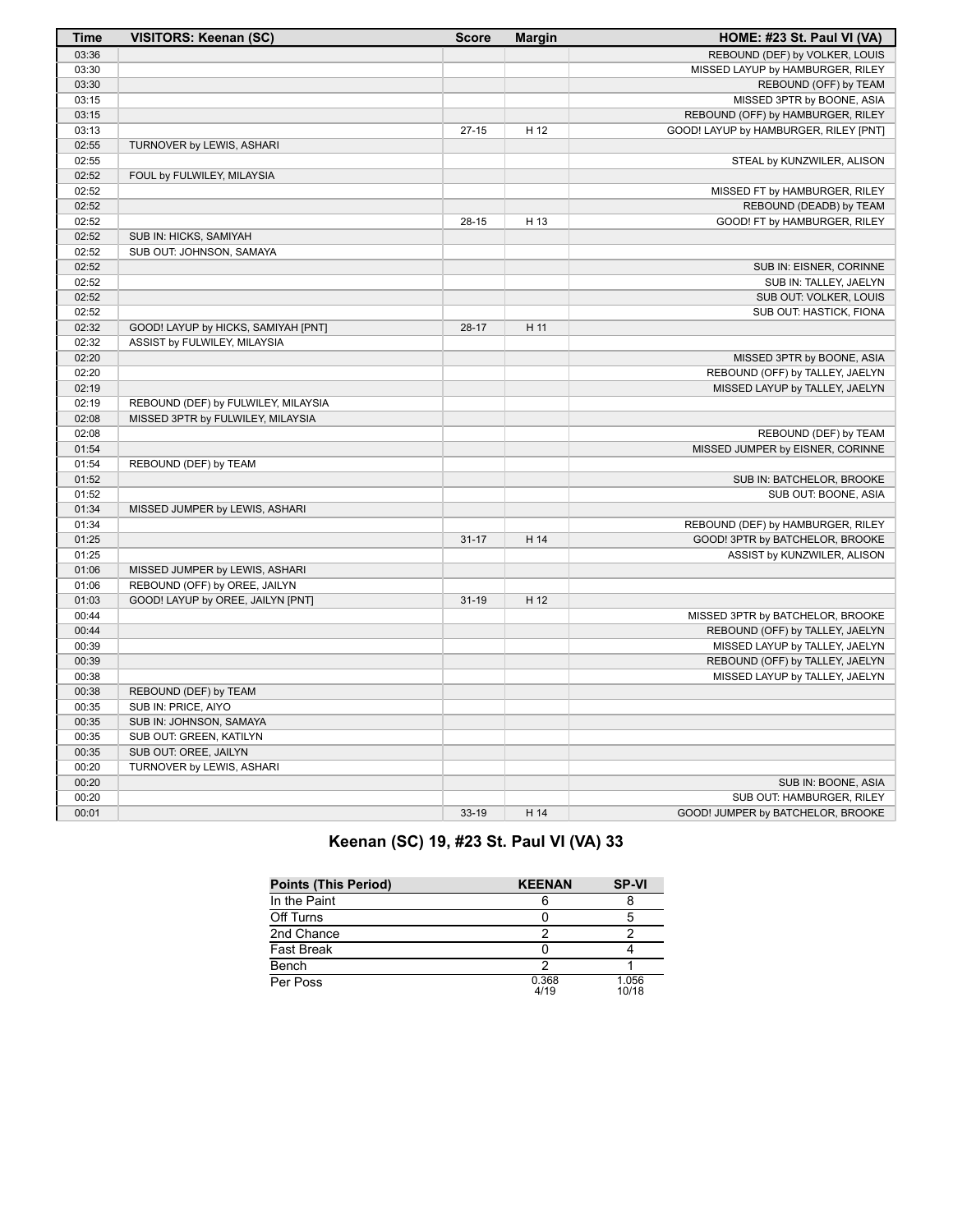#### **Official Box Score Keenan (SC) vs #23 St. Paul VI (VA) Second Half Statistics Only December 21, 2021 at Myrtle Beach (SC) Convention Center**



|     | Keenan (SC) 24        |          |               |          |         | <b>Record: 10-2</b> |    |             |           |           |                |          |            |               |     |       |
|-----|-----------------------|----------|---------------|----------|---------|---------------------|----|-------------|-----------|-----------|----------------|----------|------------|---------------|-----|-------|
| No. | Player                | S.       | <b>Pts</b>    | FG.      | 3FG     | <b>FT</b>           | OR | <b>DR</b>   | <b>TR</b> | <b>PF</b> | A              | TO       | <b>Blk</b> | <b>Stl</b>    | Min | $+/-$ |
| 00  | <b>GREEN, KATILYN</b> | *        | 0             | $0 - 0$  | $0 - 0$ | $0-0$               | 0  | 0           | 0         | 0         | 0              | $\Omega$ | $\Omega$   | 0             | 11  | $-19$ |
| 10  | LEWIS, ASHARI         | $^\star$ | 4             | $1 - 6$  | $0 - 1$ | $2 - 2$             | 0  |             |           | $\Omega$  | $\overline{0}$ | 3        | $\Omega$   | $\mathbf{1}$  | 12  | $-12$ |
| 23  | FULWILEY, MILAYSIA    | $\ast$   |               | $1 - 10$ | $1 - 6$ | $4-6$               | 1  | 3           | 4         | 1         | 2              |          | $\Omega$   | $\mathcal{P}$ | 14  | $-15$ |
| 34  | JOHNSON, SAMAYA       | $\star$  | 7             | $3 - 5$  | $0 - 0$ | $1 - 2$             |    | $\Omega$    | 1         | $\Omega$  | $\Omega$       | 2        | $\Omega$   | $\Omega$      | 10  | $-14$ |
| 35  | OREE, JAILYN          | $\star$  | 4             | $1 - 3$  | $0 - 0$ | $2 - 2$             | 3  | 0           | 3         | 0         | $\Omega$       |          | 0          | $\Omega$      | 14  | -18   |
| 05  | HICKS, SAMIYAH        |          | $\Omega$      | $0 - 0$  | $0 - 0$ | $0-0$               | 0  | $\Omega$    | $\Omega$  | $\Omega$  | $\Omega$       | $\Omega$ | $\Omega$   | $\Omega$      | 8   | $-6$  |
| 12  | PRICE, AIYO           |          | $\mathcal{P}$ | $1 - 1$  | $0-0$   | $0-0$               |    | 2           | 3         | 0         | $\mathbf{0}$   |          | $\Omega$   | $\Omega$      | 11  | $-11$ |
|     | <b>TEAM</b>           |          |               |          |         |                     | 3  | $\mathbf 0$ | 3         | -0        |                | 0        |            |               |     |       |
|     | <b>TOTALS</b>         |          | 24            | 7-25     | $1 - 7$ | $9 - 12$            | 9  | 6           | 15        | 1         | 2              | 8        | 0          |               | 80  |       |

| <b>Shooting By Period</b><br>Period | FG       | FG%   | 3FG      | 3FG%  | FT                 | FT%   | Deadball Rebounds: 2,0<br>Last FG Half: KEENAN 4th-01:55 |
|-------------------------------------|----------|-------|----------|-------|--------------------|-------|----------------------------------------------------------|
| 3rd Qtr                             | $3 - 11$ | 27%   | 0-1      | 00%   | $5 - 5$            | 100%  |                                                          |
| 4th Qtr                             | $4 - 14$ | 29%   | 1-6      | 17%   | $4 - 7$            | 57%   |                                                          |
| 2nd Half                            | 0-0      | 0%    | $0 - 0$  | 0%    | ი-ი                | $0\%$ |                                                          |
| Game                                | 15-49    | 30.6% | $2 - 13$ | 15.4% | 11 <sub>-</sub> 17 | 64 7% |                                                          |

|     | #23 St. Paul VI (VA) 43   |          |                |         |          | Record: 7-2 |               |              |                |               |    |           |              |                       |     |                |
|-----|---------------------------|----------|----------------|---------|----------|-------------|---------------|--------------|----------------|---------------|----|-----------|--------------|-----------------------|-----|----------------|
| No. | Player                    | S        | <b>Pts</b>     | FG      | 3FG      | <b>FT</b>   | <b>OR</b>     | <b>DR</b>    | <b>TR</b>      | PF            | A  | <b>TO</b> | <b>Blk</b>   | <b>Stl</b>            | Min | $+/-$          |
| 05  | KUNZWILER, ALISON         | $\star$  | 4              | $2 - 2$ | $0 - 0$  | $0 - 0$     |               | 0            |                | 0             | 0  | 0         | 0            | 0                     | 8   | $\overline{7}$ |
| 20  | <b>BATCHELOR, BROOKE</b>  | $\ast$   | 4              | $2 - 5$ | $0 - 3$  | $0 - 0$     | 0             | 1            |                | $\Omega$      | 2  |           | $\Omega$     |                       | 5   | 6              |
| 23  | <b>HAMBURGER, RILEY</b>   | *        | $\Omega$       | $0 - 1$ | $0 - 1$  | $0-0$       | 0             | 2            | 2              | 0             | 0  | 0         | 0            |                       | 12  | 12             |
| 33  | TALLEY, JAELYN            | $^\star$ | 4              | $2 - 5$ | $0 - 0$  | $0 - 0$     | 0             | 1            | 1              | 0             |    | $\Omega$  | $\Omega$     |                       | 8   | $\overline{7}$ |
| 40  | <b>HASTICK, FIONA</b>     | *        | 4              | $2 - 2$ | $0 - 0$  | $0-0$       | 3             | 0            | 3              | $\mathcal{P}$ | 3  | $\Omega$  | $\Omega$     | 0                     | 7   | 7              |
| 03  | KUNZWILER, ANNA           |          | $\overline{2}$ | $1 - 2$ | $0 - 1$  | $0 - 0$     | 0             | $\mathbf{0}$ | $\Omega$       |               |    | $\Omega$  | $\Omega$     | $\mathbf{2}^{\prime}$ | 8   | 12             |
| 12  | <b>BOONE, ASIA</b>        |          | 7              | $3-4$   | $1 - 2$  | $0-0$       | 0             | 2            | 2              |               |    | 1         | $\Omega$     | 0                     | 11  | 13             |
| 15  | <b>EISNER, CORINNE</b>    |          | 6              | $3 - 4$ | $0 - 0$  | $0 - 0$     | $\mathcal{P}$ | 4            | 6              |               | 3  | $\Omega$  | $\Omega$     | 0                     | 8   | 12             |
| 22  | <b>CROFFORD, VICTORIA</b> |          | 3              | $1 - 1$ | $1 - 1$  | $0-0$       | 0             | $\Omega$     | $\Omega$       | $\Omega$      | 0  | 0         | $\Omega$     | 0                     | 1   | 3              |
| 25  | JACKSON, JADA             |          | 4              | $2 - 3$ | $0 - 0$  | $0 - 0$     |               | 1            | $\overline{2}$ | 1             | 3  | $\Omega$  | $\Omega$     | $\Omega$              | 6   | 11             |
| 32  | <b>VOLKER, LOUIS</b>      |          | 5.             | $2 - 4$ | $1 - 2$  | $0 - 0$     | 0             | $\Omega$     | $\Omega$       | 1             | 1  | 1         | <sup>0</sup> | 1                     | 6   | 5              |
|     | <b>TEAM</b>               |          |                |         |          |             | 0             | 1            | 1              | $\Omega$      |    | 0         |              |                       |     |                |
|     | <b>TOTALS</b>             |          | 43             | 20-33   | $3 - 10$ | $0 - 0$     |               | 12           | 19             | 7             | 15 | 3         | 0            | 6                     | 80  |                |

| <b>Shooting By Period</b><br>Period | FG        | FG%   | 3FG     | 3FG%   | FT   | FT%   |
|-------------------------------------|-----------|-------|---------|--------|------|-------|
| 3rd Qtr                             | $9 - 18$  | 50%   | $0 - 5$ | $00\%$ | ი-ი  | 0%    |
| 4th Qtr                             | $11 - 15$ | 73%   | $3-5$   | 60%    | 0-0  | 0%    |
| 2nd Half                            | 0-0       | $0\%$ | $0 - 0$ | 0%     | ი-ი  | $0\%$ |
| Game                                | $33 - 73$ | 45.2% | 6-20    | 30.0%  | 4-11 | 36.4% |

*Deadball Rebounds:* 3,0 *Last FG Half:* SP-VI 4th-00:41

**Bench** 

| Game Notes:                                  | <b>Score</b>  |    |    |    |    | 1st 2nd 3rd 4th TOT | <b>Points from (This)</b> | <b>KEENAN SP-</b> |  |
|----------------------------------------------|---------------|----|----|----|----|---------------------|---------------------------|-------------------|--|
| Officials:                                   | <b>KFFNAN</b> | 12 |    |    |    | 43                  | Period)                   |                   |  |
| Start Time: 1:00 p.m.                        | SP-VI         | 14 | 19 | 18 | 25 | 76                  | In the Paint              |                   |  |
| Neutral Court:                               |               |    |    |    |    |                     | Off Turns                 |                   |  |
| 2021 UNITED BANK HOLIDAY INVITATIONAL ** 3rd |               |    |    |    |    |                     | 2nd Chance                |                   |  |
| Place Game:                                  |               |    |    |    |    |                     | <b>Fast Break</b>         |                   |  |
|                                              |               |    |    |    |    |                     | Bench                     |                   |  |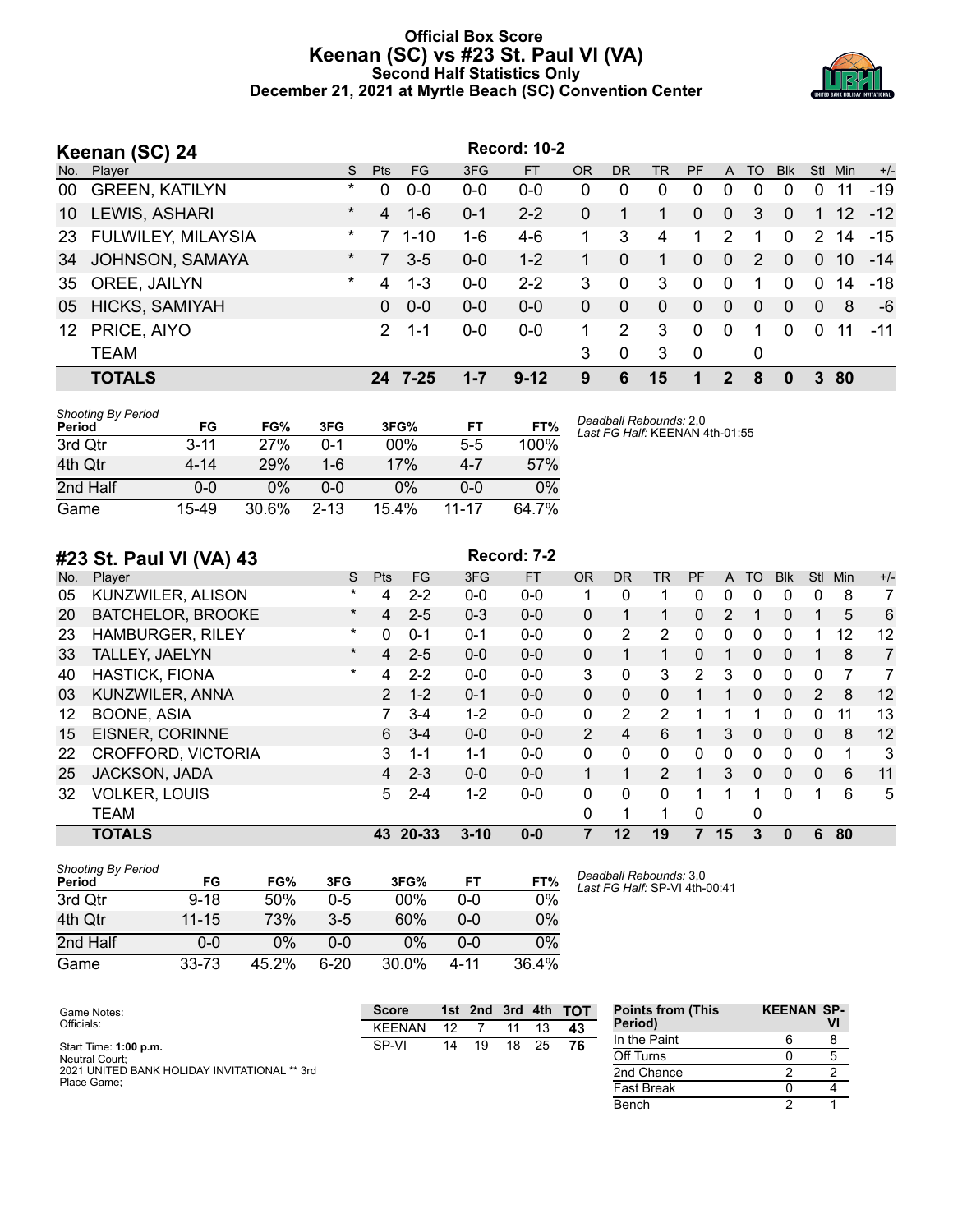#### **Official Play-By-Play Keenan (SC) vs #23 St. Paul VI (VA) Third Quarter December 21, 2021 at Myrtle Beach (SC) Convention Center**



#### **Period 3**

#### **Starters:**

| Time           | <b>VISITORS: Keenan (SC)</b>                                         | <b>Score</b> | <b>Margin</b> | HOME: #23 St. Paul VI (VA)                |
|----------------|----------------------------------------------------------------------|--------------|---------------|-------------------------------------------|
| 07:49          |                                                                      | $35-19$      | H 16          | GOOD! LAYUP by BATCHELOR, BROOKE [PNT]    |
| 07:49          |                                                                      |              |               | ASSIST by TALLEY, JAELYN                  |
| 07:35          | MISSED LAYUP by LEWIS, ASHARI                                        |              |               |                                           |
| 07:35          |                                                                      |              |               | REBOUND (DEF) by TALLEY, JAELYN           |
| 07:28          |                                                                      |              |               | MISSED LAYUP by TALLEY, JAELYN            |
| 07:28          |                                                                      |              |               | REBOUND (OFF) by HASTICK, FIONA           |
| 07:15          |                                                                      | $37-19$      | H 18          | GOOD! JUMPER by HASTICK, FIONA            |
| 07:15          |                                                                      |              |               | ASSIST by BATCHELOR, BROOKE               |
| 06:56<br>06:56 | MISSED JUMPER by FULWILEY, MILAYSIA<br>REBOUND (OFF) by OREE, JAILYN |              |               |                                           |
| 06:52          | MISSED LAYUP by OREE, JAILYN                                         |              |               |                                           |
| 06:52          | REBOUND (OFF) by TEAM                                                |              |               |                                           |
| 06:50          | TURNOVER by JOHNSON, SAMAYA                                          |              |               |                                           |
| 06:36          | FOUL by FULWILEY, MILAYSIA                                           |              |               |                                           |
| 06:26          |                                                                      | 39-19        | H 20          | GOOD! LAYUP by BATCHELOR, BROOKE [PNT]    |
| 06:26          |                                                                      |              |               | ASSIST by HASTICK, FIONA                  |
| 06:07          |                                                                      |              |               | FOUL by HASTICK, FIONA                    |
| 06:07          | GOOD! FT by LEWIS, ASHARI                                            | 39-20        | H 19          |                                           |
| 06:07          | GOOD! FT by LEWIS, ASHARI                                            | 39-21        | H 18          |                                           |
| 05:56          |                                                                      |              |               | MISSED 3PTR by HAMBURGER, RILEY           |
| 05:56          | REBOUND (DEF) by LEWIS, ASHARI                                       |              |               |                                           |
| 05:43          | MISSED JUMPER by LEWIS, ASHARI                                       |              |               |                                           |
| 05:43          |                                                                      |              |               | REBOUND (DEF) by HAMBURGER, RILEY         |
| 05:39          |                                                                      |              |               | MISSED 3PTR by BATCHELOR, BROOKE          |
| 05:39          | REBOUND (DEF) by FULWILEY, MILAYSIA                                  |              |               |                                           |
| 05:22          | TURNOVER by OREE, JAILYN                                             |              |               |                                           |
| 05:22          |                                                                      |              |               | STEAL by HAMBURGER, RILEY                 |
| 05:07          |                                                                      | $41 - 21$    | H 20          | GOOD! LAYUP by TALLEY, JAELYN [PNT]       |
| 05:07          |                                                                      |              |               | ASSIST by HASTICK, FIONA                  |
| 04:50          | GOOD! JUMPER by LEWIS, ASHARI                                        | 41-23        | H 18          |                                           |
| 04:32          |                                                                      | 43-23        | H 20          | GOOD! JUMPER by KUNZWILER, ALISON         |
| 04:08          | MISSED JUMPER by FULWILEY, MILAYSIA                                  |              |               |                                           |
| 04:08          |                                                                      |              |               | REBOUND (DEF) by BATCHELOR, BROOKE        |
| 04:03          |                                                                      | 45-23        | H 22          | GOOD! LAYUP by KUNZWILER, ALISON [FB/PNT] |
| 04:03          |                                                                      |              |               | ASSIST by BATCHELOR, BROOKE               |
| 03:46          | TURNOVER by JOHNSON, SAMAYA                                          |              |               |                                           |
| 03:44          |                                                                      |              |               | STEAL by BATCHELOR, BROOKE                |
| 03:42          |                                                                      |              |               | TURNOVER by BATCHELOR, BROOKE             |
| 03:42          | STEAL by LEWIS, ASHARI                                               |              |               |                                           |
| 03:37          | MISSED JUMPER by JOHNSON, SAMAYA                                     |              |               |                                           |
| 03:37          |                                                                      |              |               | REBOUND (DEF) by HAMBURGER, RILEY         |
| 03:23          |                                                                      |              |               | MISSED 3PTR by BATCHELOR, BROOKE          |
| 03:23          |                                                                      |              |               | REBOUND (OFF) by HASTICK, FIONA           |
| 03:16<br>03:16 | SUB IN: PRICE, AIYO                                                  |              |               |                                           |
| 03:16          | SUB IN: HICKS, SAMIYAH                                               |              |               |                                           |
| 03:16          | SUB OUT: GREEN, KATILYN<br>SUB OUT: JOHNSON, SAMAYA                  |              |               |                                           |
| 03:13          |                                                                      |              |               | MISSED 3PTR by BATCHELOR, BROOKE          |
| 03:13          |                                                                      |              |               | REBOUND (OFF) by HASTICK, FIONA           |
| 03:07          |                                                                      |              |               | MISSED JUMPER by TALLEY, JAELYN           |
| 03:07          | REBOUND (DEF) by FULWILEY, MILAYSIA                                  |              |               |                                           |
| 02:56          | MISSED 3PTR by FULWILEY, MILAYSIA                                    |              |               |                                           |
| 02:56          | REBOUND (OFF) by OREE, JAILYN                                        |              |               |                                           |
| 02:50          |                                                                      |              |               | FOUL by HASTICK, FIONA                    |
| 02:50          | GOOD! FT by OREE, JAILYN                                             | 45-24        | H 21          |                                           |
| 02:50          | GOOD! FT by OREE, JAILYN                                             | 45-25        | H 20          |                                           |
| 02:50          |                                                                      |              |               | SUB IN: VOLKER, LOUIS                     |
| 02:50          |                                                                      |              |               | SUB IN: BOONE, ASIA                       |
| 02:50          |                                                                      |              |               | SUB OUT: BATCHELOR, BROOKE                |
| 02:50          |                                                                      |              |               | SUB OUT: HASTICK, FIONA                   |
| 02:30          |                                                                      | 47-25        | H 22          | GOOD! LAYUP by TALLEY, JAELYN [PNT]       |
| 02:30          |                                                                      |              |               | ASSIST by VOLKER, LOUIS                   |
| 02:21          | MISSED LAYUP by FULWILEY, MILAYSIA                                   |              |               |                                           |
| 02:21          |                                                                      |              |               | REBOUND (DEF) by BOONE, ASIA              |
| 02:14          |                                                                      | 49-25        | H 24          | GOOD! LAYUP by BOONE, ASIA [FB/PNT]       |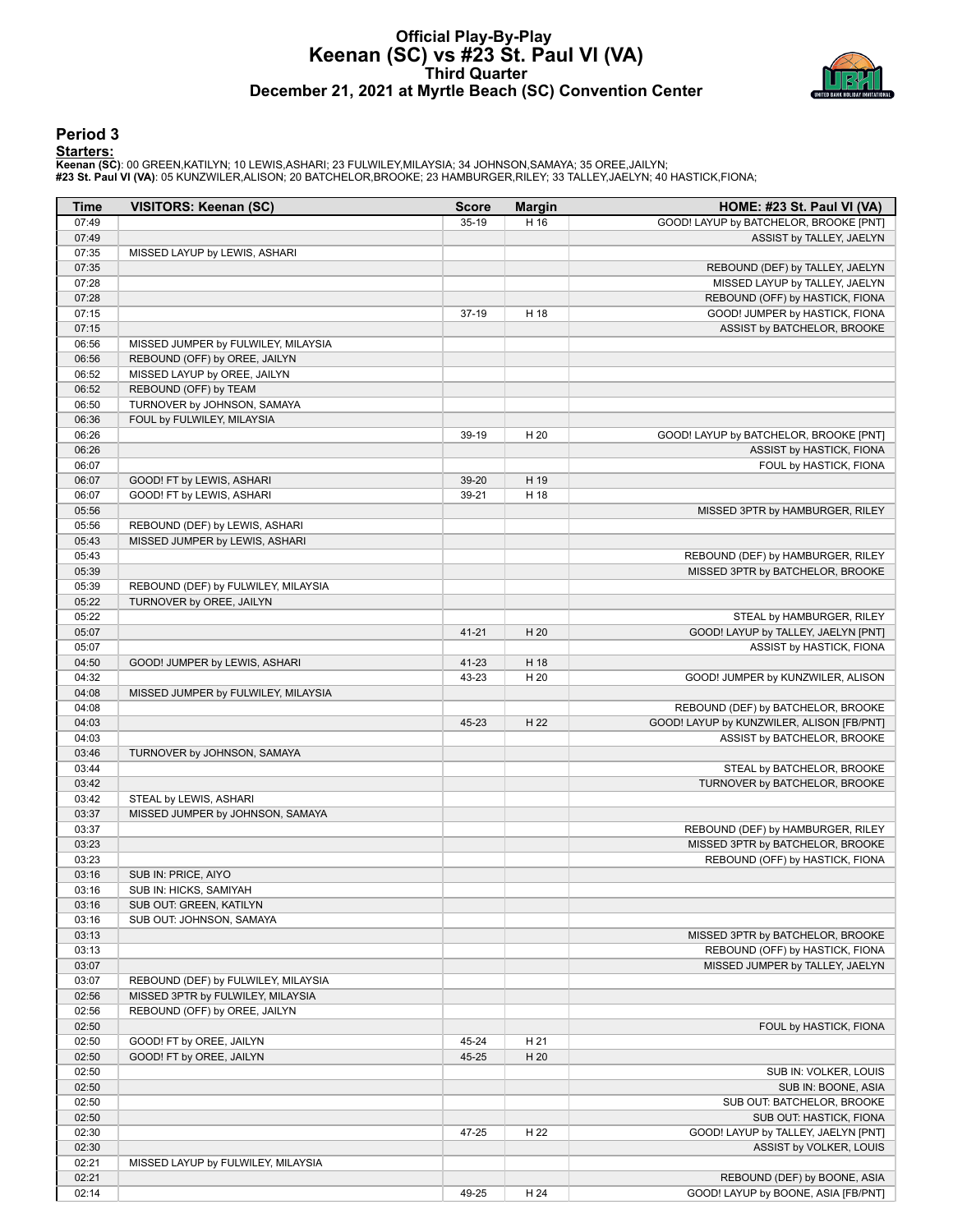| Time  | VISITORS: Keenan (SC)                | <b>Score</b> | <b>Margin</b> | HOME: #23 St. Paul VI (VA)         |
|-------|--------------------------------------|--------------|---------------|------------------------------------|
| 01:51 | TURNOVER by LEWIS, ASHARI            |              |               |                                    |
| 01:50 |                                      |              |               | STEAL by VOLKER, LOUIS             |
| 01:48 |                                      |              |               | TURNOVER by VOLKER, LOUIS          |
| 01:48 | STEAL by FULWILEY, MILAYSIA          |              |               |                                    |
| 01:45 | GOOD! LAYUP by PRICE, AIYO [FB/PNT]  | 49-27        | H 22          |                                    |
| 01:45 | ASSIST by FULWILEY, MILAYSIA         |              |               |                                    |
| 01:43 |                                      |              |               | <b>TIMEOUT 30SEC</b>               |
| 01:30 |                                      |              |               | MISSED JUMPER by TALLEY, JAELYN    |
| 01:30 | REBOUND (DEF) by PRICE, AIYO         |              |               |                                    |
| 01:26 | TURNOVER by PRICE, AIYO              |              |               |                                    |
| 01:26 |                                      |              |               | STEAL by TALLEY, JAELYN            |
| 01:13 |                                      | 51-27        | H 24          | GOOD! JUMPER by VOLKER, LOUIS      |
| 01:00 | GOOD! LAYUP by JOHNSON, SAMAYA [PNT] | 51-29        | H 22          |                                    |
| 01:00 | ASSIST by FULWILEY, MILAYSIA         |              |               |                                    |
| 01:00 |                                      |              |               | FOUL by VOLKER, LOUIS              |
| 01:00 | GOOD! FT by JOHNSON, SAMAYA          | $51 - 30$    | H 21          |                                    |
| 00:41 |                                      |              |               | MISSED JUMPER by VOLKER, LOUIS     |
| 00:41 |                                      |              |               | REBOUND (OFF) by KUNZWILER, ALISON |
| 00:04 |                                      |              |               | MISSED 3PTR by BOONE, ASIA         |
| 00:04 | REBOUND (DEF) by FULWILEY, MILAYSIA  |              |               |                                    |

# **Keenan (SC) 30, #23 St. Paul VI (VA) 51**

| <b>Points (This Period)</b> | <b>KEENAN</b> | <b>SP-VI</b>  |
|-----------------------------|---------------|---------------|
| In the Paint                |               | 12            |
| Off Turns                   |               |               |
| 2nd Chance                  |               |               |
| <b>Fast Break</b>           |               |               |
| Bench                       |               |               |
| Per Poss                    | 0.688<br>5/16 | 1.059<br>9/17 |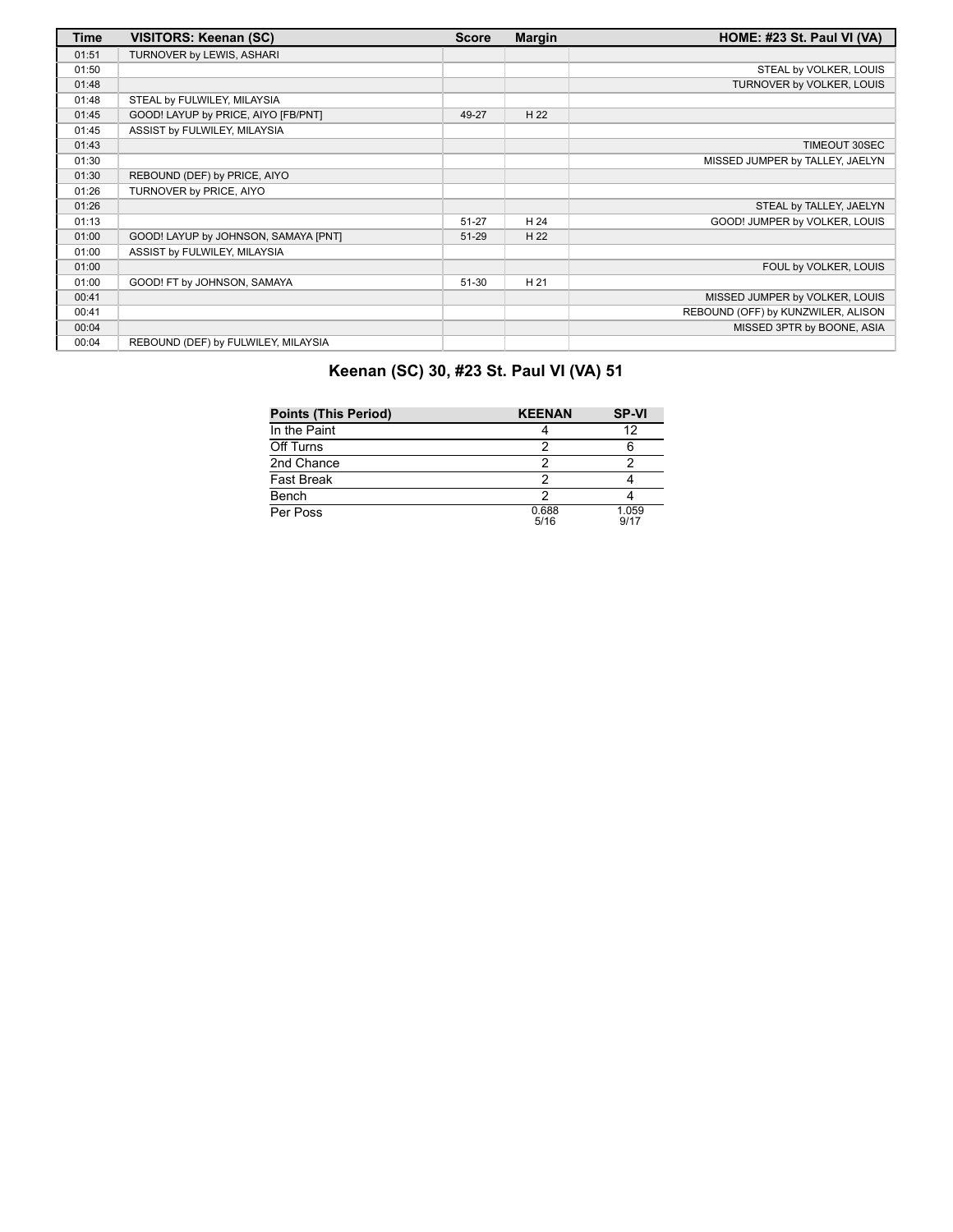#### **Official Play-By-Play Keenan (SC) vs #23 St. Paul VI (VA) Fourth Quarter December 21, 2021 at Myrtle Beach (SC) Convention Center**



#### **Period 4**

#### **Starters:**

| Time           | <b>VISITORS: Keenan (SC)</b>         | <b>Score</b> | <b>Margin</b> | HOME: #23 St. Paul VI (VA)              |
|----------------|--------------------------------------|--------------|---------------|-----------------------------------------|
| 08:00          | SUB IN: PRICE, AIYO                  |              |               |                                         |
| 08:00          | SUB IN: HICKS, SAMIYAH               |              |               |                                         |
| 08:00          | SUB OUT: GREEN, KATILYN              |              |               |                                         |
| 08:00          | SUB OUT: OREE, JAILYN                |              |               |                                         |
| 08:00          |                                      |              |               | SUB IN: BOONE, ASIA                     |
| 08:00          |                                      |              |               | SUB IN: KUNZWILER, ANNA                 |
| 08:00          |                                      |              |               | SUB IN: VOLKER, LOUIS                   |
| 08:00          |                                      |              |               | SUB OUT: KUNZWILER, ALISON              |
| 08:00          |                                      |              |               | SUB OUT: BATCHELOR, BROOKE              |
| 08:00          |                                      |              |               | SUB OUT: TALLEY, JAELYN                 |
| 07:41          | MISSED LAYUP by LEWIS, ASHARI        |              |               |                                         |
| 07:41          | REBOUND (OFF) by TEAM                |              |               |                                         |
| 07:39          | TURNOVER by FULWILEY, MILAYSIA       |              |               |                                         |
| 07:39          |                                      |              |               | STEAL by KUNZWILER, ANNA                |
| 07:39          |                                      |              |               | SUB IN: EISNER, CORINNE                 |
| 07:39          |                                      |              |               | SUB OUT: VOLKER, LOUIS                  |
| 07:20          |                                      | 53-30        | H 23          | GOOD! JUMPER by HASTICK, FIONA          |
| 07:11          | GOOD! 3PTR by FULWILEY, MILAYSIA     | 53-33        | H 20          |                                         |
| 06:52          |                                      | 56-33        | H 23          | GOOD! 3PTR by BOONE, ASIA               |
| 06:52          |                                      |              |               | ASSIST by HASTICK, FIONA                |
| 06:32          | MISSED JUMPER by LEWIS, ASHARI       |              |               |                                         |
| 06:32          | REBOUND (OFF) by FULWILEY, MILAYSIA  |              |               |                                         |
| 06:29          |                                      |              |               | FOUL by KUNZWILER, ANNA                 |
| 06:29          | GOOD! FT by FULWILEY, MILAYSIA       | 56-34        | H 22          |                                         |
| 06:29          | MISSED FT by FULWILEY, MILAYSIA      |              |               |                                         |
| 06:29          |                                      |              |               | REBOUND (DEF) by EISNER, CORINNE        |
| 06:29          | SUB IN: OREE, JAILYN                 |              |               |                                         |
| 06:29          | SUB OUT: HICKS, SAMIYAH              |              |               |                                         |
| 06:12          |                                      |              |               | TURNOVER by BOONE, ASIA                 |
| 06:12          | STEAL by FULWILEY, MILAYSIA          |              |               |                                         |
|                |                                      |              |               |                                         |
| 06:01<br>06:01 | MISSED 3PTR by FULWILEY, MILAYSIA    |              |               |                                         |
|                |                                      |              |               | REBOUND (DEF) by EISNER, CORINNE        |
| 05:45          |                                      |              |               | MISSED JUMPER by EISNER, CORINNE        |
| 05:45          | REBOUND (DEF) by PRICE, AIYO         |              |               |                                         |
| 05:39          | TURNOVER by LEWIS, ASHARI            |              |               |                                         |
| 05:39          | SUB IN: GREEN, KATILYN               |              |               |                                         |
| 05:39          | SUB OUT: FULWILEY, MILAYSIA          |              |               |                                         |
| 05:39          |                                      |              |               | SUB IN: JACKSON, JADA                   |
| 05:39          |                                      |              |               | SUB OUT: HASTICK, FIONA                 |
| 05:21          |                                      | 58-34        | H 24          | GOOD! JUMPER by EISNER, CORINNE         |
| 05:21          |                                      |              |               | ASSIST by JACKSON, JADA                 |
| 05:06          | MISSED 3PTR by LEWIS, ASHARI         |              |               |                                         |
| 05:06          |                                      |              |               | REBOUND (DEF) by EISNER, CORINNE        |
| 04:56          |                                      |              |               | MISSED LAYUP by JACKSON, JADA           |
| 04:56          |                                      |              |               | REBOUND (OFF) by EISNER, CORINNE        |
| 04:39          |                                      |              |               | MISSED 3PTR by KUNZWILER, ANNA          |
| 04:39          |                                      |              |               | REBOUND (OFF) by JACKSON, JADA          |
| 04:33          |                                      | 60-34        | H 26          | GOOD! JUMPER by EISNER, CORINNE         |
| 04:33          |                                      |              |               | ASSIST by JACKSON, JADA                 |
| 04:22          | TURNOVER by LEWIS, ASHARI            |              |               |                                         |
| 04:22          |                                      |              |               | STEAL by KUNZWILER, ANNA                |
| 04:19          |                                      | 62-34        | H 28          | GOOD! LAYUP by KUNZWILER, ANNA [FB/PNT] |
| 04:06          | GOOD! LAYUP by JOHNSON, SAMAYA [PNT] | 62-36        | H 26          |                                         |
| 04:06          |                                      |              |               | FOUL by JACKSON, JADA                   |
| 04:06          | MISSED FT by JOHNSON, SAMAYA         |              |               |                                         |
| 04:06          | REBOUND (OFF) by OREE, JAILYN        |              |               |                                         |
| 04:06          | SUB IN: FULWILEY, MILAYSIA           |              |               |                                         |
| 04:06          | SUB OUT: LEWIS, ASHARI               |              |               |                                         |
| 04:06          |                                      |              |               | SUB IN: VOLKER, LOUIS                   |
| 04:06          |                                      |              |               | SUB OUT: HAMBURGER, RILEY               |
| 04:02          | GOOD! LAYUP by OREE, JAILYN [PNT]    | 62-38        | H 24          |                                         |
| 03:59          |                                      |              |               | <b>TIMEOUT TEAM</b>                     |
| 03:41          |                                      | 64-38        | H 26          | GOOD! LAYUP by JACKSON, JADA [PNT]      |
| 03:41          |                                      |              |               | ASSIST by EISNER, CORINNE               |
| 03:30          | MISSED 3PTR by FULWILEY, MILAYSIA    |              |               |                                         |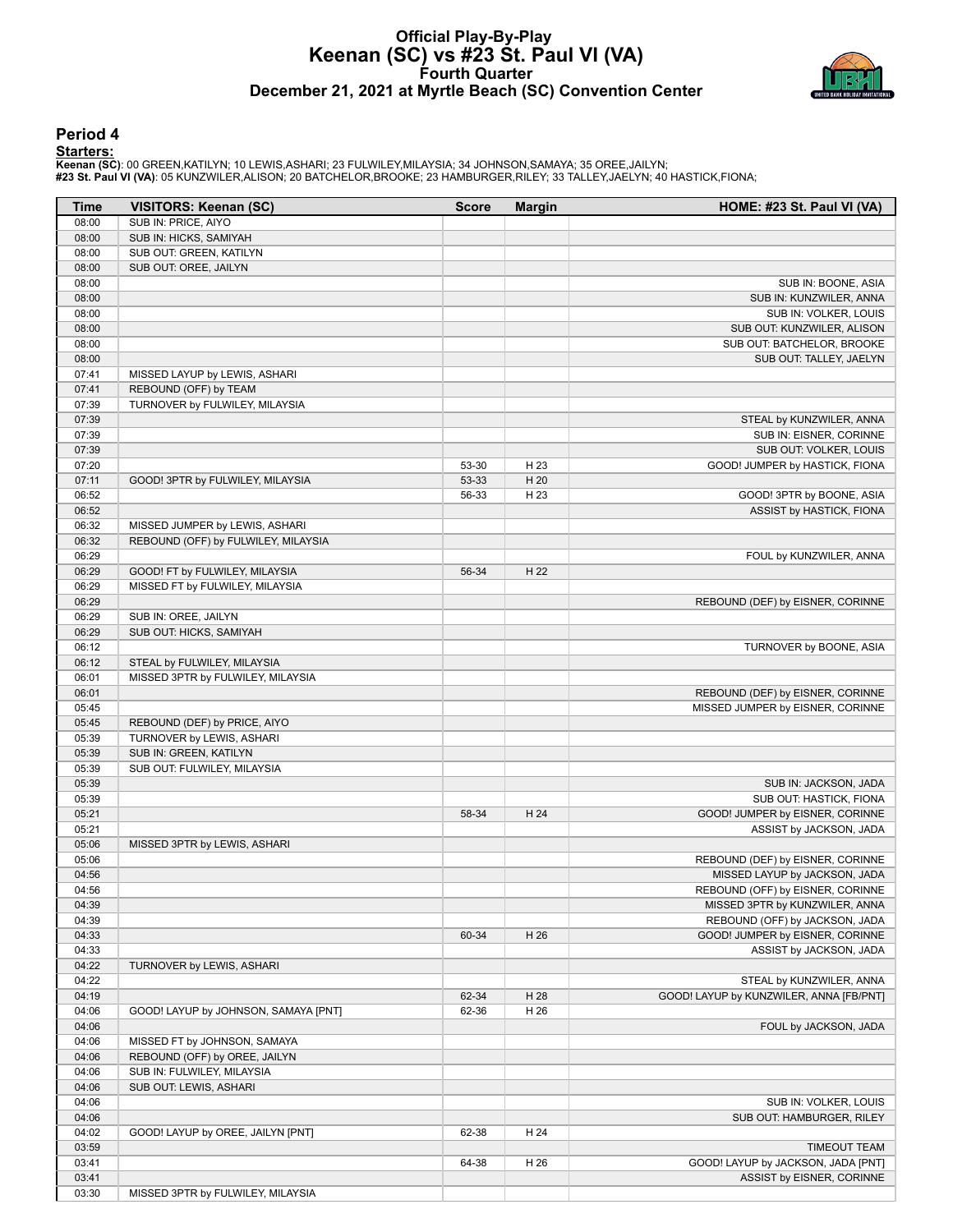| <b>Time</b> | <b>VISITORS: Keenan (SC)</b>         | <b>Score</b> | <b>Margin</b> | HOME: #23 St. Paul VI (VA)         |
|-------------|--------------------------------------|--------------|---------------|------------------------------------|
| 03:30       |                                      |              |               | REBOUND (DEF) by TEAM              |
| 03:21       |                                      | 66-38        | H 28          | GOOD! LAYUP by JACKSON, JADA [PNT] |
| 03:21       |                                      |              |               | ASSIST by KUNZWILER, ANNA          |
| 03:13       |                                      |              |               | FOUL by BOONE, ASIA                |
| 03:13       | GOOD! FT by FULWILEY, MILAYSIA       | 66-39        | H 27          |                                    |
| 03:13       | MISSED FT by FULWILEY, MILAYSIA      |              |               |                                    |
| 03:13       |                                      |              |               | REBOUND (DEF) by JACKSON, JADA     |
| 03:13       | SUB IN: HICKS, SAMIYAH               |              |               |                                    |
| 03:13       | SUB OUT: JOHNSON, SAMAYA             |              |               |                                    |
| 02:59       |                                      |              |               | MISSED 3PTR by VOLKER, LOUIS       |
| 02:59       |                                      |              |               | REBOUND (OFF) by EISNER, CORINNE   |
| 02:47       |                                      | 68-39        | H 29          | GOOD! JUMPER by EISNER, CORINNE    |
| 02:47       |                                      |              |               | ASSIST by BOONE, ASIA              |
| 02:33       |                                      |              |               | FOUL by EISNER, CORINNE            |
| 02:33       | GOOD! FT by FULWILEY, MILAYSIA       | 68-40        | H 28          |                                    |
| 02:33       | GOOD! FT by FULWILEY, MILAYSIA       | 68-41        | H 27          |                                    |
| 02:14       |                                      | $70 - 41$    | H 29          | GOOD! LAYUP by BOONE, ASIA [PNT]   |
| 02:14       |                                      |              |               | ASSIST by EISNER, CORINNE          |
| 01:57       | MISSED LAYUP by JOHNSON, SAMAYA      |              |               |                                    |
| 01:57       | REBOUND (OFF) by JOHNSON, SAMAYA     |              |               |                                    |
| 01:55       | GOOD! LAYUP by JOHNSON, SAMAYA [PNT] | 70-43        | H 27          |                                    |
| 01:31       |                                      | 73-43        | H 30          | GOOD! 3PTR by VOLKER, LOUIS        |
| 01:31       |                                      |              |               | ASSIST by EISNER, CORINNE          |
| 01:03       |                                      |              |               | SUB IN: CROFFORD, VICTORIA         |
| 01:03       |                                      |              |               | SUB OUT: VOLKER, LOUIS             |
| 01:00       | MISSED 3PTR by FULWILEY, MILAYSIA    |              |               |                                    |
| 01:00       |                                      |              |               | REBOUND (DEF) by BOONE, ASIA       |
| 00:41       |                                      | 76-43        | H 33          | GOOD! 3PTR by CROFFORD, VICTORIA   |
| 00:41       |                                      |              |               | ASSIST by JACKSON, JADA            |
| 00:31       | MISSED LAYUP by FULWILEY, MILAYSIA   |              |               |                                    |
| 00:31       | REBOUND (OFF) by TEAM                |              |               |                                    |
| 00:18       | MISSED 3PTR by FULWILEY, MILAYSIA    |              |               |                                    |
| 00:18       | REBOUND (OFF) by PRICE, AIYO         |              |               |                                    |
| 00:12       | MISSED JUMPER by OREE, JAILYN        |              |               |                                    |
| 00:12       |                                      |              |               | REBOUND (DEF) by EISNER, CORINNE   |

# **Keenan (SC) 43, #23 St. Paul VI (VA) 76**

| <b>Points (This Period)</b> | <b>KEENAN</b> | <b>SP-VI</b>   |
|-----------------------------|---------------|----------------|
| In the Paint                |               |                |
| Off Turns                   |               |                |
| 2nd Chance                  | 5             |                |
| <b>Fast Break</b>           |               |                |
| Bench                       |               | 23             |
| Per Poss                    | 0.867<br>7/15 | 1.786<br>11/14 |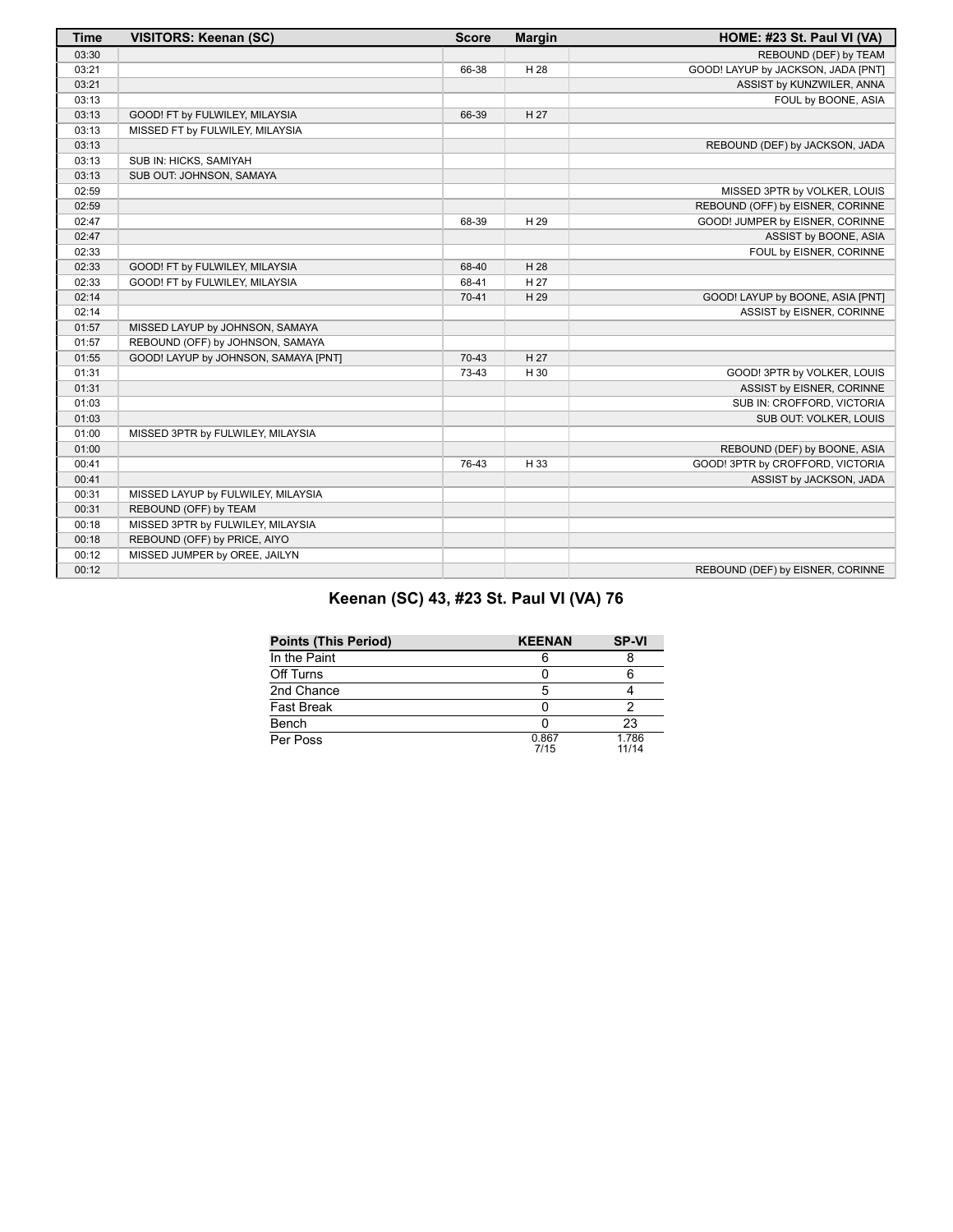#### **Official Scoring/Possession Reference Chart Keenan (SC) vs #23 St. Paul VI (VA) Period 1 December 21, 2021 at Myrtle Beach (SC) Convention Center**



#### **Period 1**

#### **Starters:**

**Keenan (SC)**: 00 GREEN,KATILYN; 10 LEWIS,ASHARI; 23 FULWILEY,MILAYSIA; 34 JOHNSON,SAMAYA; 35 OREE,JAILYN;<br>#**23 St. Paul VI (VA)**: 05 KUNZWILER,ALISON; 20 BATCHELOR,BROOKE; 23 HAMBURGER,RILEY; 33 TALLEY,JAELYN; 40 HASTICK,

| <b>Time</b> | <b>VISITORS: Keenan (SC)</b>            | <b>Score</b> | <b>Margin</b>  | HOME: #23 St. Paul VI (VA)          |
|-------------|-----------------------------------------|--------------|----------------|-------------------------------------|
| 07:45       | GOOD! 3PTR by FULWILEY, MILAYSIA        | $0 - 3$      | $V_3$          |                                     |
| 06:24       |                                         | $3-3$        | т              | GOOD! 3PTR by HAMBURGER, RILEY [FB] |
| 06:14       | GOOD! LAYUP by FULWILEY, MILAYSIA [PNT] | $3-5$        | V <sub>2</sub> |                                     |
| 05:43       |                                         | $5-5$        | т              | GOOD! JUMPER by HASTICK, FIONA      |
| 05:14       |                                         | $6 - 5$      | H <sub>1</sub> | GOOD! FT by BATCHELOR, BROOKE       |
| 05:02       | GOOD! JUMPER by LEWIS, ASHARI           | $6 - 7$      | V <sub>1</sub> |                                     |
| 04:38       |                                         | $8 - 7$      | H <sub>1</sub> | GOOD! JUMPER by VOLKER, LOUIS       |
| 02:36       | GOOD! JUMPER by FULWILEY, MILAYSIA      | $8-9$        | V <sub>1</sub> |                                     |
| 02:22       |                                         | $10-9$       | H <sub>1</sub> | GOOD! JUMPER by VOLKER, LOUIS [PNT] |
| 02:04       | GOOD! LAYUP by FULWILEY, MILAYSIA [PNT] | $10 - 11$    | V <sub>1</sub> |                                     |
| 02:04       | GOOD! FT by FULWILEY, MILAYSIA          | $10-12$      | V <sub>2</sub> |                                     |
| 01:42       |                                         | $12 - 12$    | Τ              | GOOD! LAYUP by HASTICK, FIONA [PNT] |
| 01:15       |                                         | $14 - 12$    | H <sub>2</sub> | GOOD! LAYUP by HASTICK, FIONA [PNT] |

**Keenan (SC) 12, #23 St. Paul VI (VA) 14**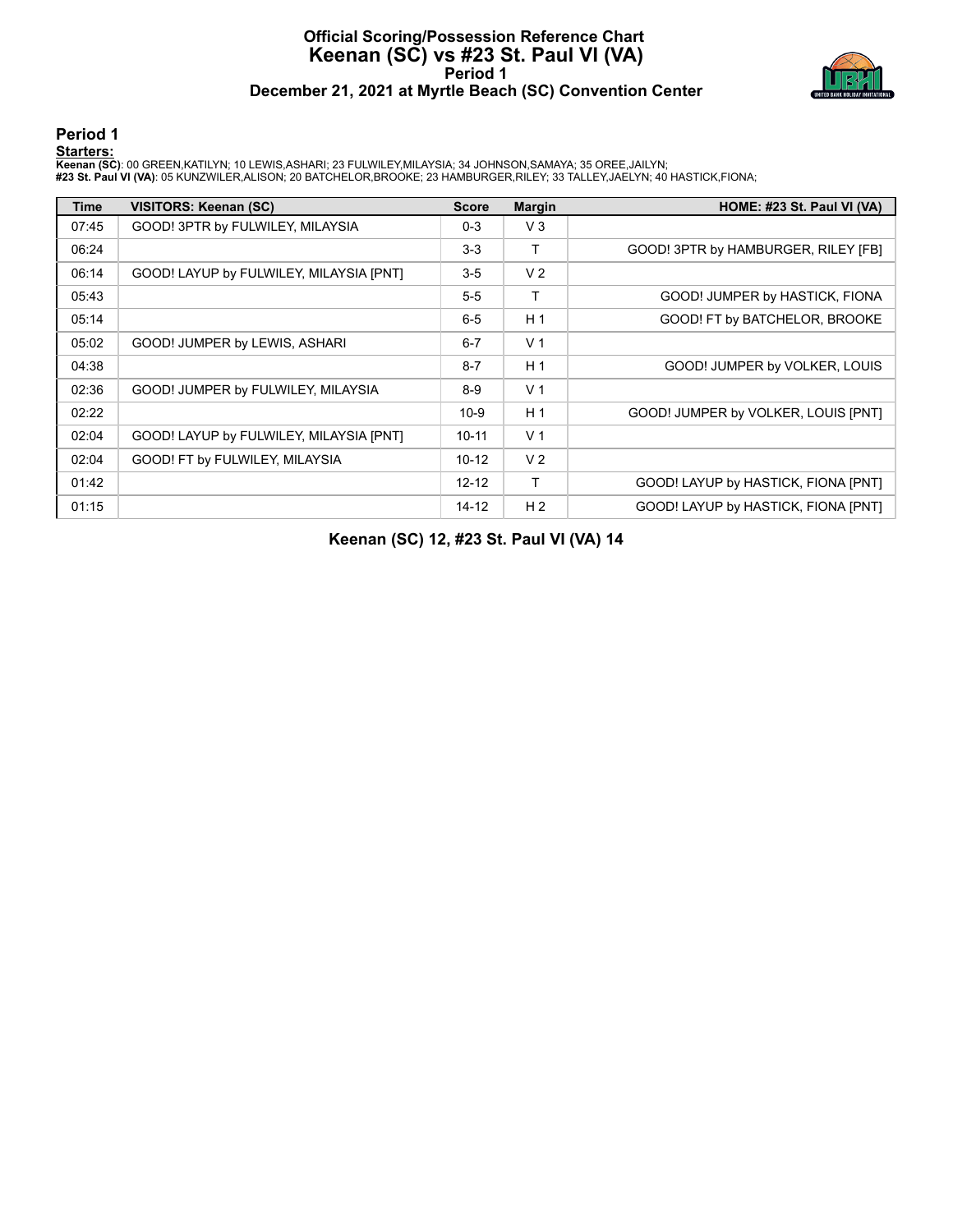#### **Official Scoring/Possession Reference Chart Keenan (SC) vs #23 St. Paul VI (VA) Period 2 December 21, 2021 at Myrtle Beach (SC) Convention Center**



#### **Period 2**

#### **Starters:**

**Keenan (SC)**: 00 GREEN,KATILYN; 10 LEWIS,ASHARI; 23 FULWILEY,MILAYSIA; 34 JOHNSON,SAMAYA; 35 OREE,JAILYN;<br>#**23 St. Paul VI (VA)**: 05 KUNZWILER,ALISON; 20 BATCHELOR,BROOKE; 23 HAMBURGER,RILEY; 33 TALLEY,JAELYN; 40 HASTICK,

| <b>Time</b> | VISITORS: Keenan (SC)               | <b>Score</b> | <b>Margin</b>  | HOME: #23 St. Paul VI (VA)                |
|-------------|-------------------------------------|--------------|----------------|-------------------------------------------|
| 08:00       | GOOD! LAYUP by OREE, JAILYN [PNT]   | $14 - 14$    |                |                                           |
| 07:41       |                                     | $15 - 14$    | H <sub>1</sub> | GOOD! FT by HASTICK, FIONA                |
| 06:02       |                                     | $17 - 14$    | $H_3$          | GOOD! LAYUP by BATCHELOR, BROOKE [FB/PNT] |
| 04:56       |                                     | $18 - 14$    | H 4            | GOOD! FT by VOLKER, LOUIS                 |
| 04:33       |                                     | $21 - 14$    | H <sub>7</sub> | GOOD! 3PTR by HAMBURGER, RILEY            |
| 04:17       | GOOD! FT by LEWIS, ASHARI           | $21 - 15$    | H 6            |                                           |
| 04:05       |                                     | $23 - 15$    | H <sub>8</sub> | GOOD! JUMPER by HASTICK, FIONA [PNT]      |
| 03:52       |                                     | $25 - 15$    | H 10           | GOOD! LAYUP by HAMBURGER, RILEY [FB/PNT]  |
| 03:13       |                                     | $27 - 15$    | H 12           | GOOD! LAYUP by HAMBURGER, RILEY [PNT]     |
| 02:52       |                                     | $28-15$      | H 13           | GOOD! FT by HAMBURGER, RILEY              |
| 02:32       | GOOD! LAYUP by HICKS, SAMIYAH [PNT] | $28 - 17$    | H 11           |                                           |
| 01:25       |                                     | $31 - 17$    | H 14           | GOOD! 3PTR by BATCHELOR, BROOKE           |
| 01:03       | GOOD! LAYUP by OREE, JAILYN [PNT]   | $31 - 19$    | H 12           |                                           |
| 00:01       |                                     | $33 - 19$    | H 14           | GOOD! JUMPER by BATCHELOR, BROOKE         |

**Keenan (SC) 19, #23 St. Paul VI (VA) 33**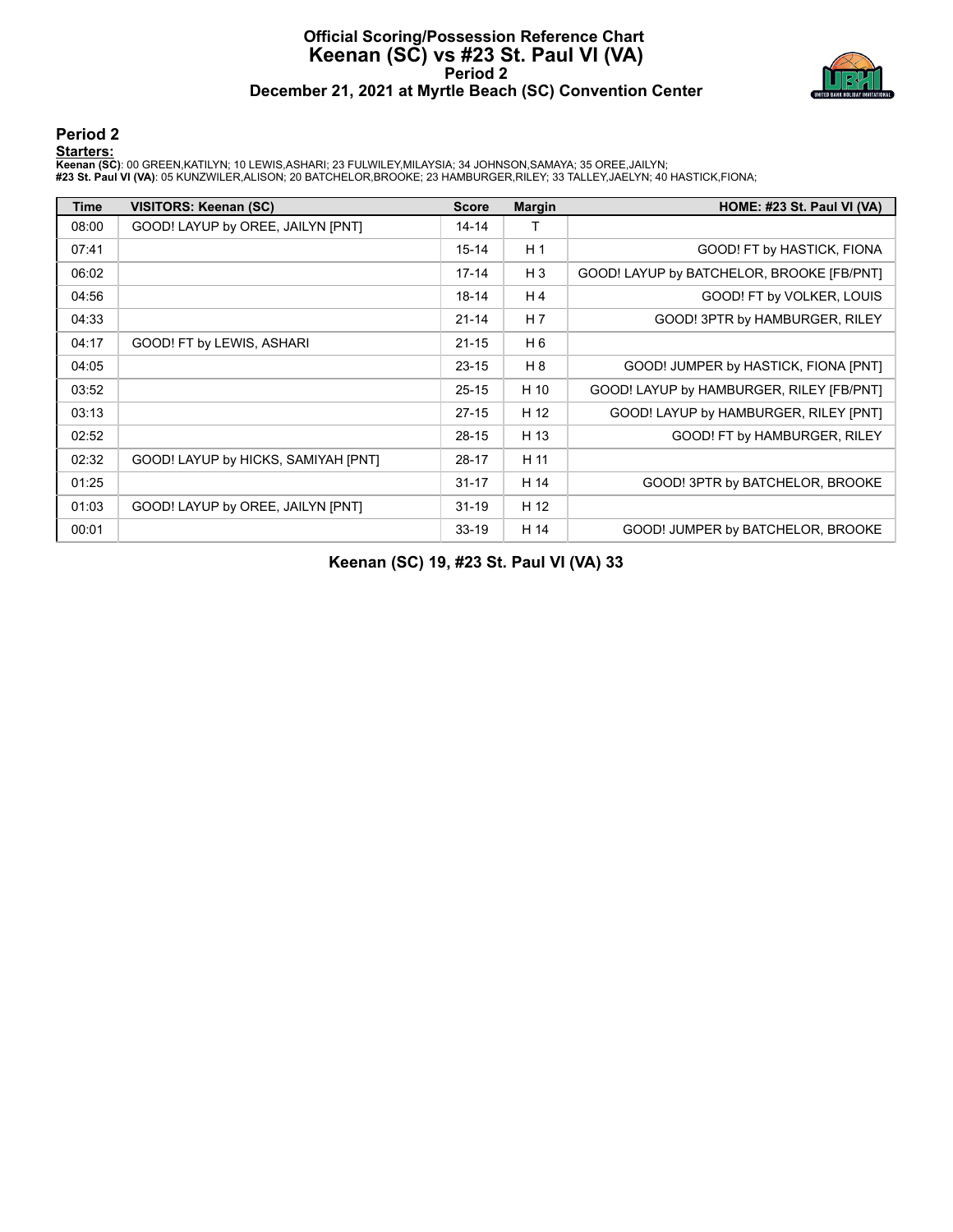#### **Official Scoring/Possession Reference Chart Keenan (SC) vs #23 St. Paul VI (VA) Period 3 December 21, 2021 at Myrtle Beach (SC) Convention Center**



#### **Period 3**

#### **Starters:**

**Keenan (SC)**: 00 GREEN,KATILYN; 10 LEWIS,ASHARI; 23 FULWILEY,MILAYSIA; 34 JOHNSON,SAMAYA; 35 OREE,JAILYN;<br>#**23 St. Paul VI (VA)**: 05 KUNZWILER,ALISON; 20 BATCHELOR,BROOKE; 23 HAMBURGER,RILEY; 33 TALLEY,JAELYN; 40 HASTICK,

| <b>Time</b> | VISITORS: Keenan (SC)                | <b>Score</b> | <b>Margin</b> | HOME: #23 St. Paul VI (VA)                |
|-------------|--------------------------------------|--------------|---------------|-------------------------------------------|
| 07:49       |                                      | $35-19$      | H 16          | GOOD! LAYUP by BATCHELOR, BROOKE [PNT]    |
| 07:15       |                                      | $37-19$      | H 18          | GOOD! JUMPER by HASTICK, FIONA            |
| 06:26       |                                      | 39-19        | H 20          | GOOD! LAYUP by BATCHELOR, BROOKE [PNT]    |
| 06:07       | GOOD! FT by LEWIS, ASHARI            | 39-20        | H 19          |                                           |
| 06:07       | GOOD! FT by LEWIS, ASHARI            | 39-21        | H 18          |                                           |
| 05:07       |                                      | $41 - 21$    | H 20          | GOOD! LAYUP by TALLEY, JAELYN [PNT]       |
| 04:50       | GOOD! JUMPER by LEWIS, ASHARI        | 41-23        | H 18          |                                           |
| 04:32       |                                      | 43-23        | H 20          | GOOD! JUMPER by KUNZWILER, ALISON         |
| 04:03       |                                      | 45-23        | H 22          | GOOD! LAYUP by KUNZWILER, ALISON [FB/PNT] |
| 02:50       | GOOD! FT by OREE, JAILYN             | 45-24        | H 21          |                                           |
| 02:50       | GOOD! FT by OREE, JAILYN             | 45-25        | H 20          |                                           |
| 02:30       |                                      | 47-25        | H 22          | GOOD! LAYUP by TALLEY, JAELYN [PNT]       |
| 02:14       |                                      | 49-25        | H 24          | GOOD! LAYUP by BOONE, ASIA [FB/PNT]       |
| 01:45       | GOOD! LAYUP by PRICE, AIYO [FB/PNT]  | 49-27        | H 22          |                                           |
| 01:13       |                                      | $51 - 27$    | H 24          | GOOD! JUMPER by VOLKER, LOUIS             |
| 01:00       | GOOD! LAYUP by JOHNSON, SAMAYA [PNT] | 51-29        | H 22          |                                           |
| 01:00       | GOOD! FT by JOHNSON, SAMAYA          | 51-30        | H 21          |                                           |

**Keenan (SC) 30, #23 St. Paul VI (VA) 51**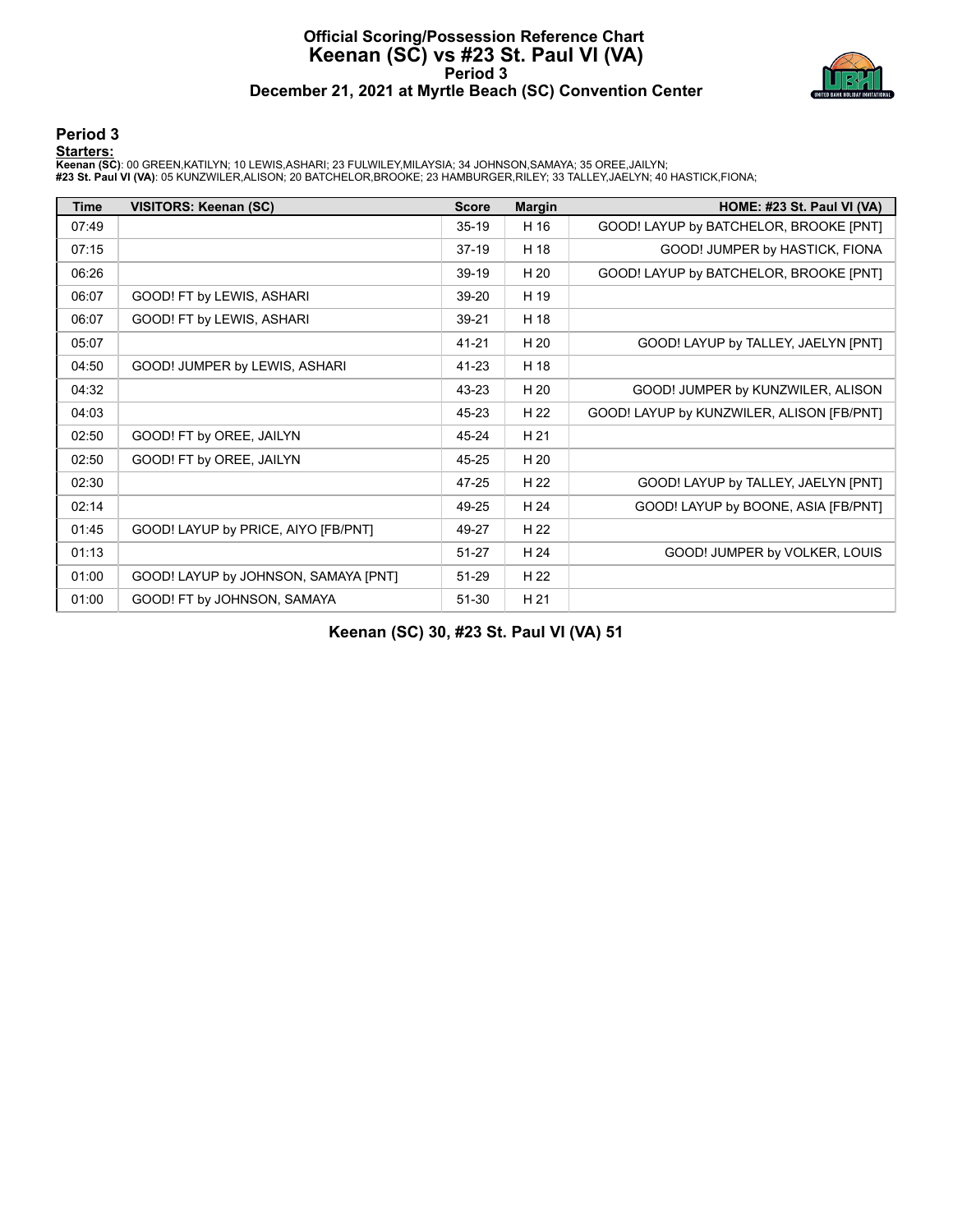#### **Official Scoring/Possession Reference Chart Keenan (SC) vs #23 St. Paul VI (VA) Period 4 December 21, 2021 at Myrtle Beach (SC) Convention Center**



#### **Period 4**

#### **Starters:**

**Keenan (SC)**: 00 GREEN,KATILYN; 10 LEWIS,ASHARI; 23 FULWILEY,MILAYSIA; 34 JOHNSON,SAMAYA; 35 OREE,JAILYN;<br>#**23 St. Paul VI (VA)**: 05 KUNZWILER,ALISON; 20 BATCHELOR,BROOKE; 23 HAMBURGER,RILEY; 33 TALLEY,JAELYN; 40 HASTICK,

| <b>Time</b> | VISITORS: Keenan (SC)                | <b>Score</b> | <b>Margin</b> | HOME: #23 St. Paul VI (VA)              |
|-------------|--------------------------------------|--------------|---------------|-----------------------------------------|
| 07:20       |                                      | 53-30        | H 23          | GOOD! JUMPER by HASTICK, FIONA          |
| 07:11       | GOOD! 3PTR by FULWILEY, MILAYSIA     | 53-33        | H 20          |                                         |
| 06:52       |                                      | 56-33        | H 23          | GOOD! 3PTR by BOONE, ASIA               |
| 06:29       | GOOD! FT by FULWILEY, MILAYSIA       | 56-34        | H 22          |                                         |
| 05:21       |                                      | 58-34        | H 24          | GOOD! JUMPER by EISNER, CORINNE         |
| 04:33       |                                      | 60-34        | H 26          | GOOD! JUMPER by EISNER, CORINNE         |
| 04:19       |                                      | 62-34        | H 28          | GOOD! LAYUP by KUNZWILER, ANNA [FB/PNT] |
| 04:06       | GOOD! LAYUP by JOHNSON, SAMAYA [PNT] | 62-36        | H 26          |                                         |
| 04:02       | GOOD! LAYUP by OREE, JAILYN [PNT]    | 62-38        | H 24          |                                         |
| 03:41       |                                      | 64-38        | H 26          | GOOD! LAYUP by JACKSON, JADA [PNT]      |
| 03:21       |                                      | 66-38        | H 28          | GOOD! LAYUP by JACKSON, JADA [PNT]      |
| 03:13       | GOOD! FT by FULWILEY, MILAYSIA       | 66-39        | H 27          |                                         |
| 02:47       |                                      | 68-39        | H 29          | GOOD! JUMPER by EISNER, CORINNE         |
| 02:33       | GOOD! FT by FULWILEY, MILAYSIA       | 68-40        | H 28          |                                         |
| 02:33       | GOOD! FT by FULWILEY, MILAYSIA       | 68-41        | H 27          |                                         |
| 02:14       |                                      | 70-41        | H 29          | GOOD! LAYUP by BOONE, ASIA [PNT]        |
| 01:55       | GOOD! LAYUP by JOHNSON, SAMAYA [PNT] | 70-43        | H 27          |                                         |
| 01:31       |                                      | 73-43        | H 30          | GOOD! 3PTR by VOLKER, LOUIS             |
| 00:41       |                                      | 76-43        | H 33          | GOOD! 3PTR by CROFFORD, VICTORIA        |

**Keenan (SC) 43, #23 St. Paul VI (VA) 76**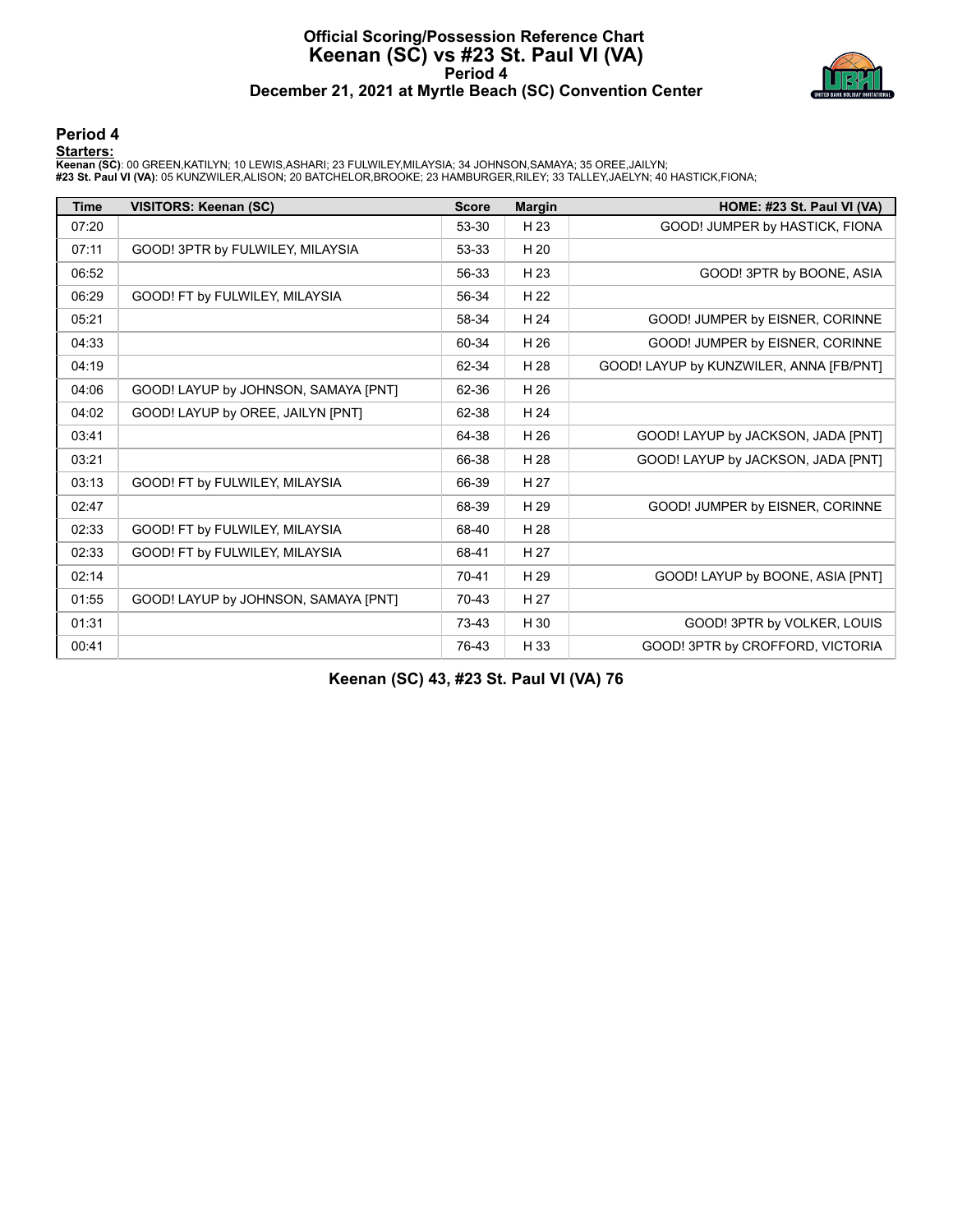#### **Official Substitutions Log Keenan (SC) vs #23 St. Paul VI (VA) Period 1 December 21, 2021 at Myrtle Beach (SC) Convention Center**



| VISITORS: Keenan (SC)       | <b>Time</b> | <b>Score</b> | HOME: #23 St. Paul VI (VA) |
|-----------------------------|-------------|--------------|----------------------------|
| 00 GREEN, KATILYN           |             |              | 05 KUNZWILER, ALISON       |
| 10 LEWIS, ASHARI            |             |              | 20 BATCHELOR, BROOKE       |
| 23 FULWILEY, MILAYSIA       |             |              | 23 HAMBURGER, RILEY        |
| 34 JOHNSON, SAMAYA          |             |              | 33 TALLEY, JAELYN          |
| 35 OREE, JAILYN             |             |              | 40 HASTICK, FIONA          |
|                             | 04:47       | $7-6$        | SUB IN: VOLKER, LOUIS      |
|                             | 04:47       |              | SUB IN: BOONE, ASIA        |
|                             | 04:47       |              | SUB OUT: BATCHELOR, BROOKE |
|                             | 04:47       |              | SUB OUT: HASTICK, FIONA    |
|                             | 03:39       | $7 - 8$      | SUB IN: BATCHELOR, BROOKE  |
|                             | 03:39       |              | SUB OUT: KUNZWILER, ALISON |
| SUB IN: 12 PRICE, AIYO      | 02:04       | $12 - 10$    |                            |
| SUB OUT: 34 JOHNSON, SAMAYA | 02:04       |              |                            |
|                             | 02:04       |              | SUB IN: HASTICK, FIONA     |
|                             | 02:04       |              | SUB OUT: TALLEY, JAELYN    |
| SUB IN: 05 HICKS, SAMIYAH   | 01:44       | $12 - 10$    |                            |
| SUB OUT: 10 LEWIS, ASHARI   | 01:44       |              |                            |
|                             | 01:39       | $12 - 12$    | SUB IN: TALLEY, JAELYN     |
|                             | 01:39       |              | SUB OUT: VOLKER, LOUIS     |
| SUB IN: 34 JOHNSON, SAMAYA  | 00:18       | $12 - 14$    |                            |
| SUB OUT: 12 PRICE, AIYO     | 00:18       |              |                            |

**Keenan (SC) 12, #23 St. Paul VI (VA) 14**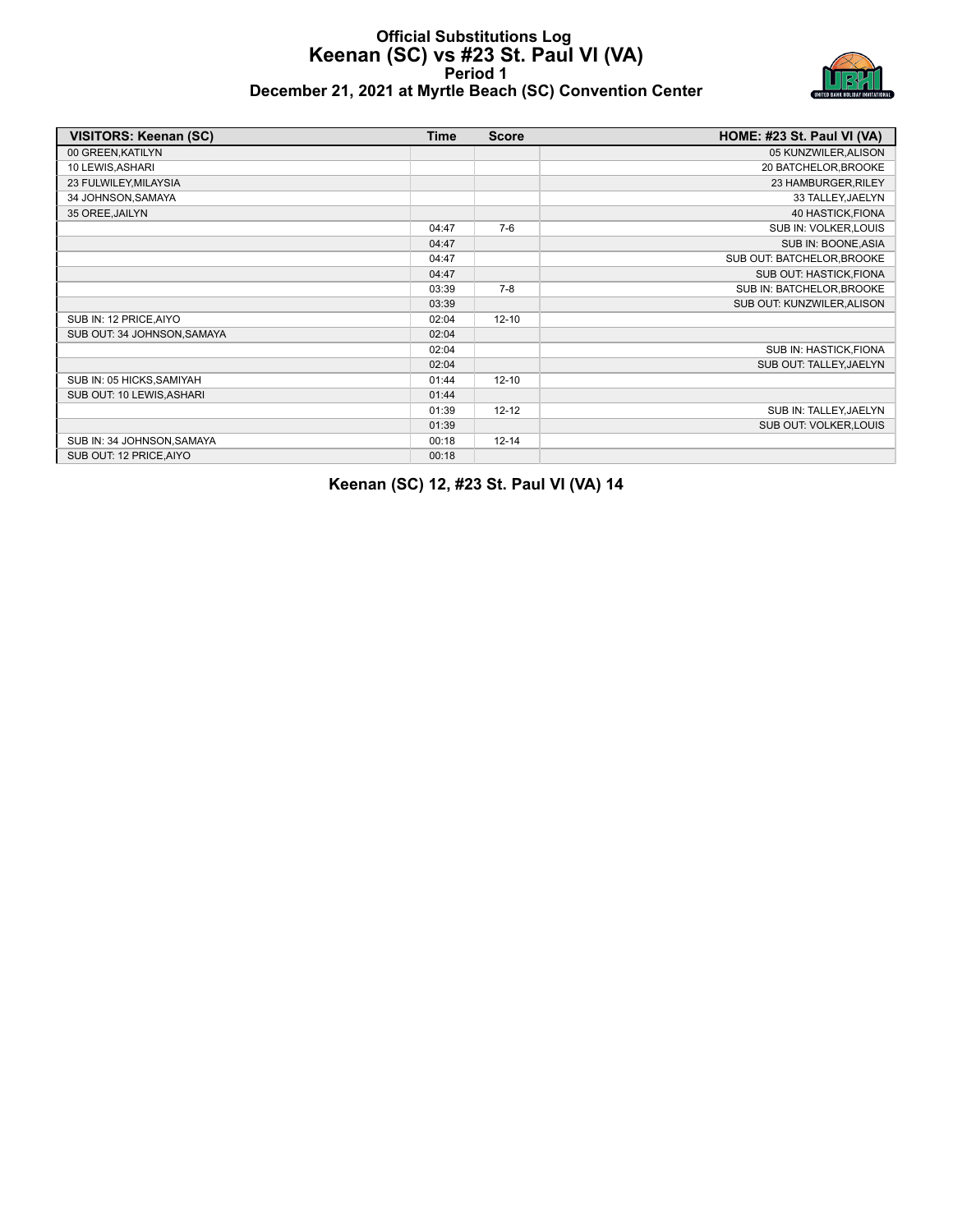#### **Official Substitutions Log Keenan (SC) vs #23 St. Paul VI (VA) Period 2 December 21, 2021 at Myrtle Beach (SC) Convention Center**



| <b>VISITORS: Keenan (SC)</b> | <b>Time</b> | <b>Score</b> | HOME: #23 St. Paul VI (VA) |
|------------------------------|-------------|--------------|----------------------------|
| 00 GREEN.KATILYN             |             |              | 05 KUNZWILER, ALISON       |
| 10 LEWIS, ASHARI             |             |              | 20 BATCHELOR, BROOKE       |
| 23 FULWILEY, MILAYSIA        |             |              | 23 HAMBURGER, RILEY        |
| 34 JOHNSON, SAMAYA           |             |              | 33 TALLEY, JAELYN          |
| 35 OREE, JAILYN              |             |              | 40 HASTICK, FIONA          |
| SUB IN: 05 HICKS, SAMIYAH    | 08:00       | $14 - 14$    |                            |
| SUB OUT: 10 LEWIS, ASHARI    | 08:00       |              |                            |
|                              | 08:00       |              | SUB IN: BOONE, ASIA        |
|                              | 08:00       |              | SUB OUT: KUNZWILER, ALISON |
|                              | 07:25       | $14 - 15$    | SUB IN: VOLKER, LOUIS      |
|                              | 07:25       |              | SUB OUT: TALLEY, JAELYN    |
| SUB IN: 10 LEWIS, ASHARI     | 07:02       | $14 - 15$    |                            |
| SUB OUT: 05 HICKS, SAMIYAH   | 07:02       |              |                            |
|                              | 05:18       | $14 - 17$    | SUB IN: KUNZWILER, ALISON  |
|                              | 05:18       |              | SUB OUT: BOONE, ASIA       |
|                              | 04:17       | $15 - 21$    | SUB IN: BOONE, ASIA        |
|                              | 04:17       |              | SUB OUT: BATCHELOR, BROOKE |
| SUB IN: 05 HICKS, SAMIYAH    | 02:52       | 15-28        |                            |
| SUB OUT: 34 JOHNSON, SAMAYA  | 02:52       |              |                            |
|                              | 02:52       |              | SUB IN: EISNER, CORINNE    |
|                              | 02:52       |              | SUB IN: TALLEY, JAELYN     |
|                              | 02:52       |              | SUB OUT: VOLKER, LOUIS     |
|                              | 02:52       |              | SUB OUT: HASTICK, FIONA    |
|                              | 01:52       | 17-28        | SUB IN: BATCHELOR, BROOKE  |
|                              | 01:52       |              | SUB OUT: BOONE, ASIA       |
| SUB IN: 12 PRICE, AIYO       | 00:35       | 19-31        |                            |
| SUB IN: 34 JOHNSON, SAMAYA   | 00:35       |              |                            |
| SUB OUT: 00 GREEN, KATILYN   | 00:35       |              |                            |
| SUB OUT: 35 OREE, JAILYN     | 00:35       |              |                            |
|                              | 00:20       | 19-31        | SUB IN: BOONE, ASIA        |
|                              | 00:20       |              | SUB OUT: HAMBURGER, RILEY  |

**Keenan (SC) 19, #23 St. Paul VI (VA) 33**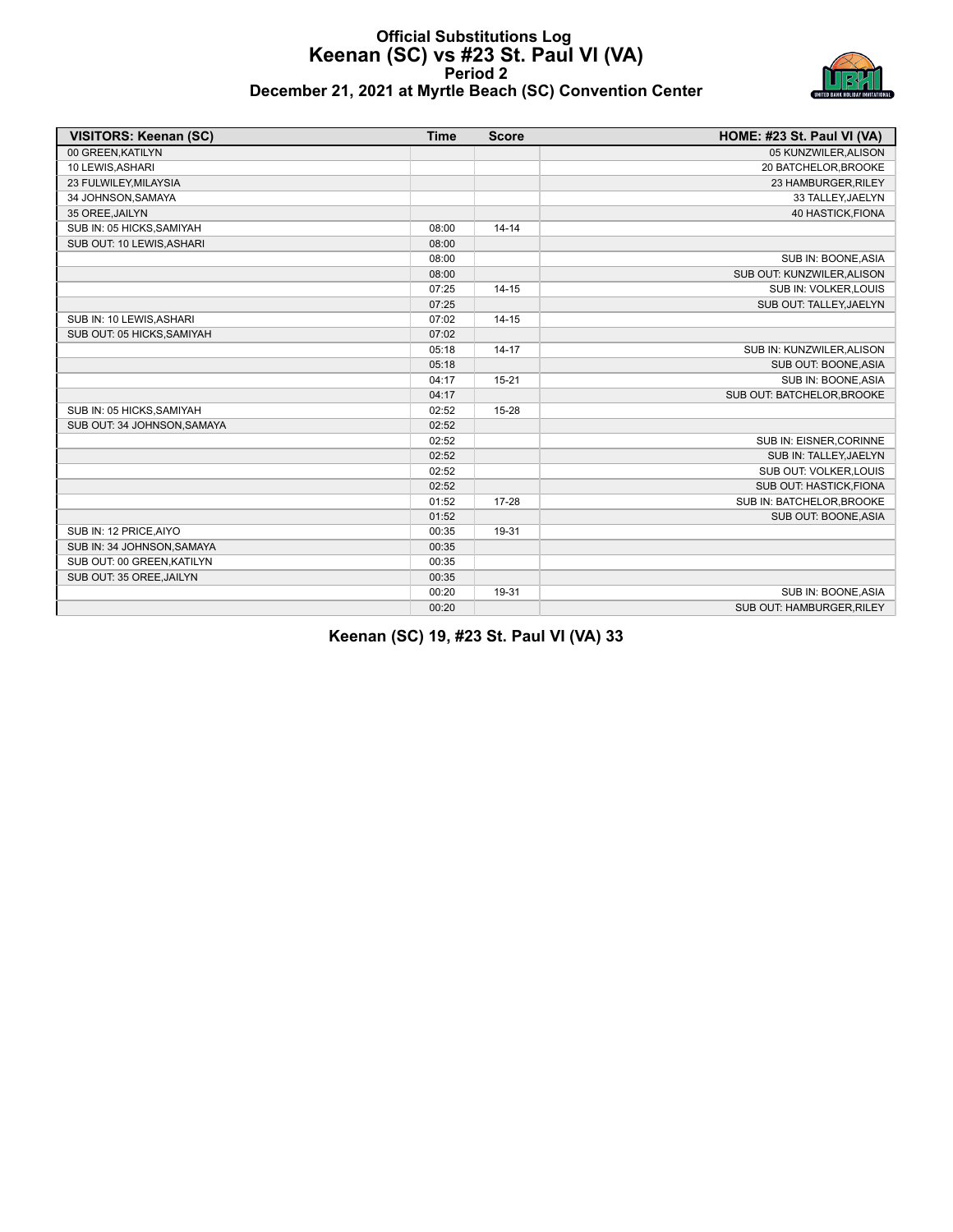#### **Official Substitutions Log Keenan (SC) vs #23 St. Paul VI (VA) Period 3 December 21, 2021 at Myrtle Beach (SC) Convention Center**



| VISITORS: Keenan (SC)      | <b>Time</b> | <b>Score</b> | HOME: #23 St. Paul VI (VA)     |
|----------------------------|-------------|--------------|--------------------------------|
| 00 GREEN, KATILYN          |             |              | 05 KUNZWILER, ALISON           |
| 10 LEWIS, ASHARI           |             |              | 20 BATCHELOR, BROOKE           |
| 23 FULWILEY, MILAYSIA      |             |              | 23 HAMBURGER, RILEY            |
| 34 JOHNSON.SAMAYA          |             |              | 33 TALLEY, JAELYN              |
| 35 OREE.JAILYN             |             |              | 40 HASTICK FIONA               |
| SUB IN: 12 PRICE, AIYO     | 03:16       | 23-45        |                                |
| SUB IN: 05 HICKS.SAMIYAH   | 03:16       |              |                                |
| SUB OUT: 00 GREEN, KATILYN | 03:16       |              |                                |
| SUB OUT: 34 JOHNSON.SAMAYA | 03:16       |              |                                |
|                            | 02:50       | 25-45        | SUB IN: VOLKER.LOUIS           |
|                            | 02:50       |              | SUB IN: BOONE.ASIA             |
|                            | 02:50       |              | SUB OUT: BATCHELOR, BROOKE     |
|                            | 02:50       |              | <b>SUB OUT: HASTICK, FIONA</b> |

**Keenan (SC) 30, #23 St. Paul VI (VA) 51**